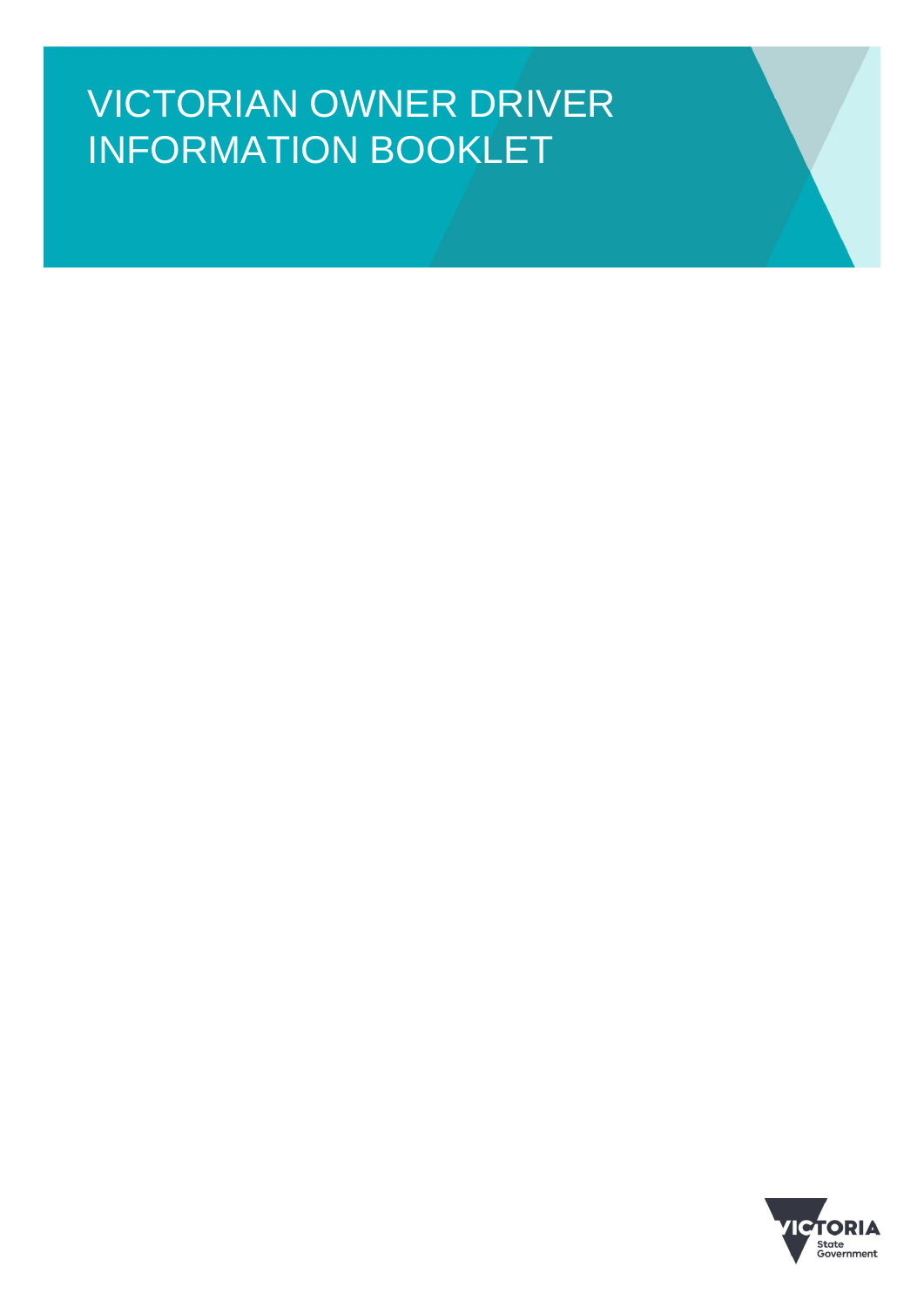Published by Industrial Relations Victoria Department of Premier and Cabinet, 1 Spring Street Melbourne, Victoria 3000 Email: [irv.info@dpc.vic.gov.au](mailto:irv.info@dpc.vic.gov.au)

October 2020

© Copyright State Government of Victoria 2020. This publication is copyright. No part may be reproduced by any process except in accordance with provisions of the *Copyright Act 1968*.

Authorised by the Victorian Government, Melbourne.

#### **Disclaimer**

The content of this Information Booklet is drawn from a range of sources and the advice of industry participants, and is provided for information and general guidance purposes only. No claim is made as to the accuracy, currency or completeness of the content of this Information Booklet. While the information is intended to be of general assistance, it is not intended as providing professional advice to any person or organisation.

You should make your own enquiries as to the appropriateness and suitability of the information in this Information Booklet for your particular circumstances. You should note that laws and regulations change from time to time. You should check the information, including verification of whether the laws or regulations referred to are current.

The Victorian Government including the Department of Premier and Cabinet do not accept any loss or damage that may be suffered by any person that relies on the information (or the use of such information) which is provided or referred to in this Information Booklet. No responsibility is taken for any information or services that may appear on any of the websites referred to. Further, the views expressed in the Information Booklet or on linked websites are not necessarily endorsed by, and may not reflect the policies or practices of, the Victorian Government.

Additionally, although we have made every effort to ensure that the material provided is complete, current, reliable and free from error, we do not warrant or make any representation about the accuracy, adequacy or completeness of the information.

## **Accessibility**

This publication is published in PDF and Word formats on [www.business.vic.gov.au/odfc](http://www.business.vic.gov.au/odfc)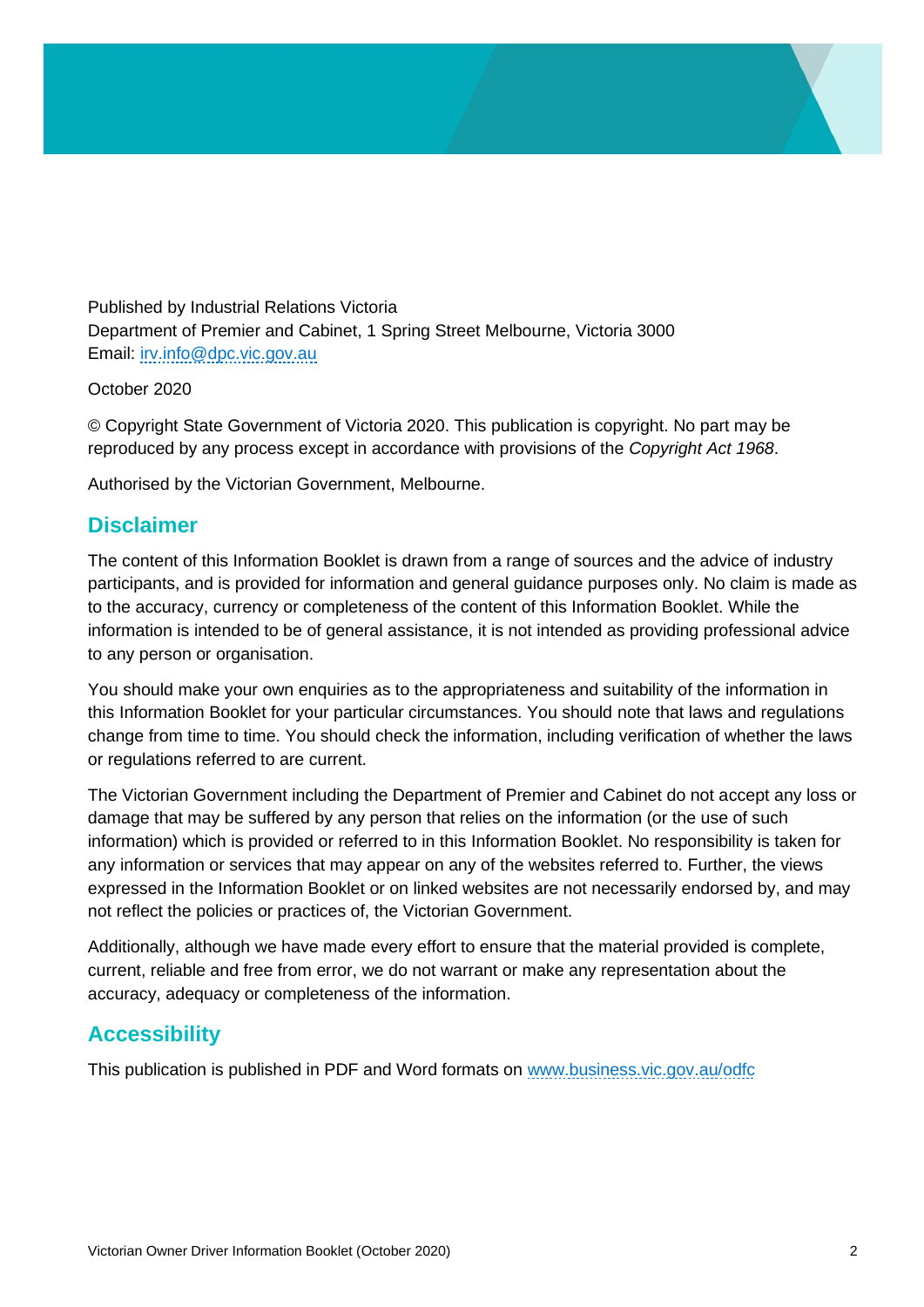# Table of contents

| <b>Message from the Minister</b>                                       | 5      |
|------------------------------------------------------------------------|--------|
| <b>Message from the Transport Industry Council</b>                     | 5      |
| How to use this Information Booklet<br>Key terms                       | 6<br>6 |
| <b>Understanding the Owner Drivers Scheme</b><br>Part 1.               | 9      |
| 1.1. What is the Owner Drivers Scheme?                                 | 9      |
| 1.2. Who is covered by the Owner Drivers Scheme?                       | 10     |
| 1.3. What is required under the Owner Drivers Scheme?                  | 11     |
| 1.4. Hiring Owner Drivers                                              | 11     |
| 1.5. Contract requirements                                             | 15     |
| 1.6. Paying Owner Drivers and requiring Owner Drivers to make payments | 16     |
| 1.7. Terminating engagements                                           | 17     |
| 1.8. Protections for exercising rights                                 | 18     |
| 1.9. Dispute resolution process                                        | 19     |
| 1.10. Victorian Small Business Commission                              | 19     |
| 1.11. The Victorian Civil and Administrative Tribunal                  | 21     |
| 1.12. Wage Inspectorate Victoria                                       | 21     |
| 1.13. Further assistance                                               | 22     |
| Part 2.<br><b>Business basics and support for Owner Drivers</b>        | 23     |
| 2.1. Business planning and risk                                        | 23     |
| 2.2. Business structures                                               | 24     |
| 2.3. Buying into an existing business or a franchise                   | 24     |
| 2.4. Customer service                                                  | 25     |
| 2.5. Negotiating a contract                                            | 25     |
| 2.6. Financial planning                                                | 27     |
| 2.7. Understanding your business costs                                 | 27     |
| 2.8. Preparing financial statements                                    | 27     |
| 2.9. Reducing your overhead costs                                      | 28     |
| 2.10. Your terms for payment                                           | 28     |
| 2.11. Insurance                                                        | 29     |
| 2.12. Taxation                                                         | 29     |
| 2.13. Financial problems                                               | 29     |
| 2.14. Record keeping                                                   | 29     |
| 2.15. Engaging substitute drivers                                      | 30     |
| 2.16. Business advice                                                  | 30     |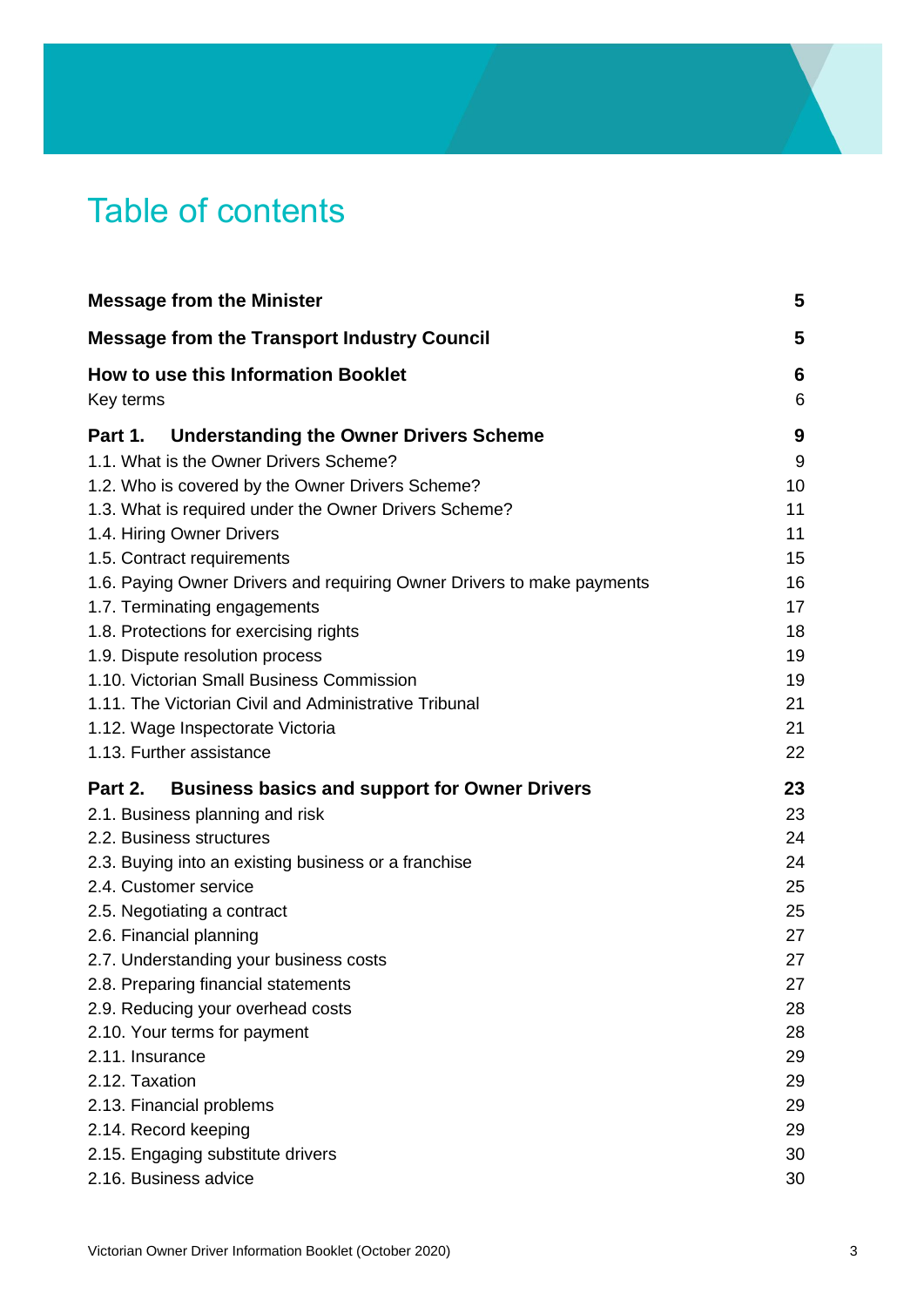| Safety regulation in the transport industry<br>Part 3.     | 33 |
|------------------------------------------------------------|----|
| 3.1. Occupational health and safety laws                   | 33 |
| 3.2. Transporting dangerous goods and hazardous substances | 33 |
| 3.3. Heavy Vehicle National Law                            | 34 |
| 3.4. The Victorian Bus and Truck Drivers' Handbook         | 34 |
| 3.5. Fatigue management                                    | 35 |
| 3.6. New technologies                                      | 36 |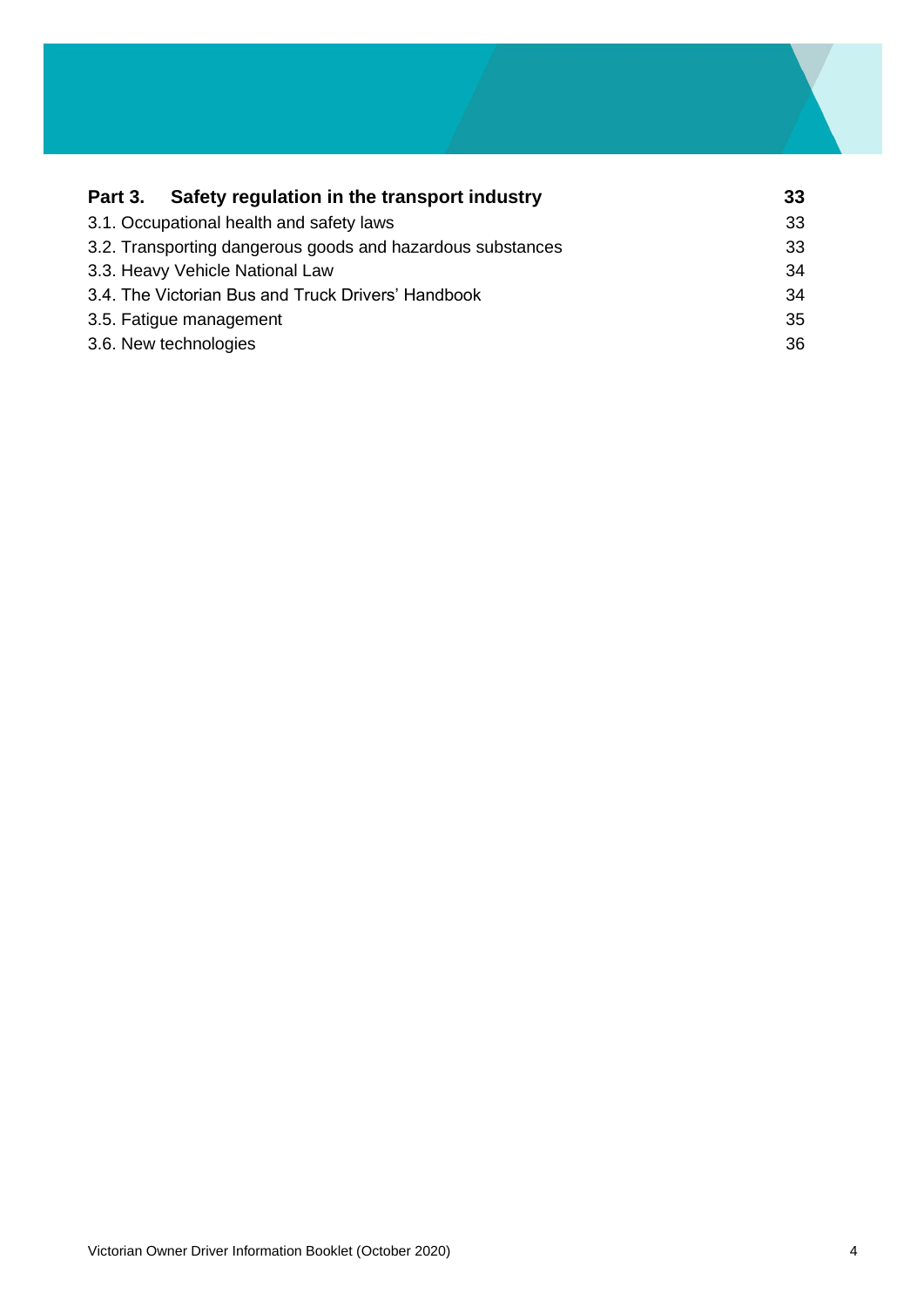# <span id="page-4-0"></span>Message from the Minister

Welcome to the new edition of the Victorian Owner Driver Information Booklet.

The transport industry is vital to both the state and national economies.

Victoria's owner drivers play a key role by connecting producers and suppliers with the market.

This Information Booklet was developed by the Transport Industry Council in close consultation with the Department of Premier and Cabinet.

The Information Booklet is a key component of the *Owner Drivers and Forestry Contractors Act 2005*, which seeks to advance the position of small businesses in those industries.

It sets out how the Victorian owner drivers system operates and details how to set up and run a small business and the role Victorian and Commonwealth Governments play in the regulation and safety of our vitally important transport industry.

The Information Booklet is an essential tool to assist owner drivers to run their business safely and commercially.

And it helps owner drivers to understand their cost structures and contracts, before agreeing to provide their service.

Providing valuable, up to date information will enable owner drivers to make informed decisions and conduct sustainable commercial operations.

The Victorian Government will continue to assist small business operators and make sure that the regulatory environment in this state promotes safe and profitable enterprise.

TIM PALLAS MP

Minister for Industrial Relations

# <span id="page-4-1"></span>Message from the Transport Industry Council

Owner Drivers are a key part of the transport industry. It is important that they are provided with information, support and guidance to run successful businesses.

This Information Booklet aims to ensure Owner Drivers are equipped with the resources necessary to understand their rights and obligations.

The Transport Industry Council wishes to acknowledge assistance and material from the Victorian and Commonwealth agencies and departments, and other associations mentioned in this Information Booklet.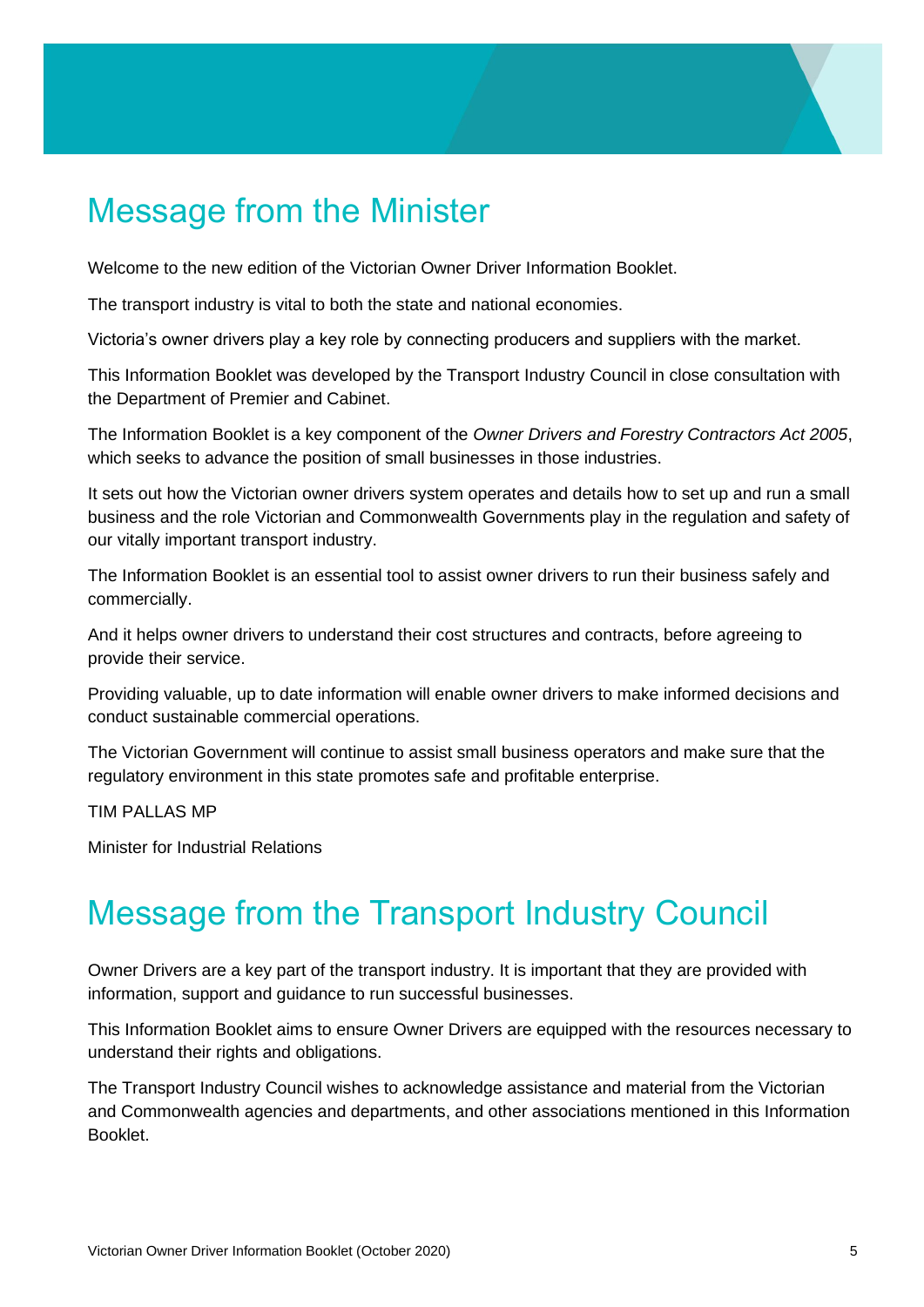# <span id="page-5-0"></span>How to use this Information Booklet

This Information Booklet is a practical resource to help you, as an Owner Driver, to understand your rights and obligations, and operate a successful business. This Information Booklet is divided into the following parts:

- **Part 1. Understanding the Owner Drivers Scheme** This part provides an overview of the Owner Drivers Scheme, who is covered by it and what is required under it, the processes available to resolve disputes and the role of Wage Inspectorate Victoria.
- **Part 2. Business basics and support for Owner Drivers** This part provides useful tips for you, as an Owner Driver, for setting up and running a business as well as information on business and financial planning, taxation, record keeping, insurance, engaging substitute drivers and what to do if you have financial problems. Part 2 also includes information about business advice services.
- **Part 3. Safety regulation in the transport industry** This part explains key safety requirements in the transport industry.

Use the contents section of this Information Booklet to find specific topics and check out the 'More Information' sections which contain useful web links and other references to find more detailed information on an issue.

# <span id="page-5-1"></span>Key terms

| Set out below are some key terms which you will find throughout the information booklet: |  |  |
|------------------------------------------------------------------------------------------|--|--|
|                                                                                          |  |  |

| <b>Term</b>         | <b>Definition</b>                                                                                                                                                                                                                                                                                                                                                                                                      |
|---------------------|------------------------------------------------------------------------------------------------------------------------------------------------------------------------------------------------------------------------------------------------------------------------------------------------------------------------------------------------------------------------------------------------------------------------|
| <b>ADR</b>          | Means alternative dispute resolution.<br>Alternative dispute resolution is a process where an impartial person helps<br>people with a dispute to resolve the issues between them. It includes arbitration<br>by consent where a decision maker (the arbitrator) can make a decision about<br>the dispute for both parties. It does not include any decisions made by a judge<br>about how a dispute is to be resolved. |
| Act                 | Unless otherwise stated, means the Owner Drivers and Forestry Contractors Act<br>2005 (Vic).                                                                                                                                                                                                                                                                                                                           |
| <b>Business Day</b> | A day other than a Saturday, Sunday or a public holiday.                                                                                                                                                                                                                                                                                                                                                               |
| Code                | Means the Code of practice for owner drivers and forestry contractors<br>prescribed in the Regulations.                                                                                                                                                                                                                                                                                                                |
| Freight Broker      | Means a broker or agent in the business of procuring or arranging the<br>engagement of Owner Drivers by Hirers, including a person who provides an<br>online platform that facilitates the engagement of Owner Drivers by Hirers.                                                                                                                                                                                      |
| Hirer               | Means a person who engages an Owner Driver under an Owner Driver<br>Contract.                                                                                                                                                                                                                                                                                                                                          |
| <b>HVN Law</b>      | Means the Heavy Vehicle National Law.<br>The HVN Law establishes a national scheme for facilitating and regulating the<br>use of heavy vehicles on roads.                                                                                                                                                                                                                                                              |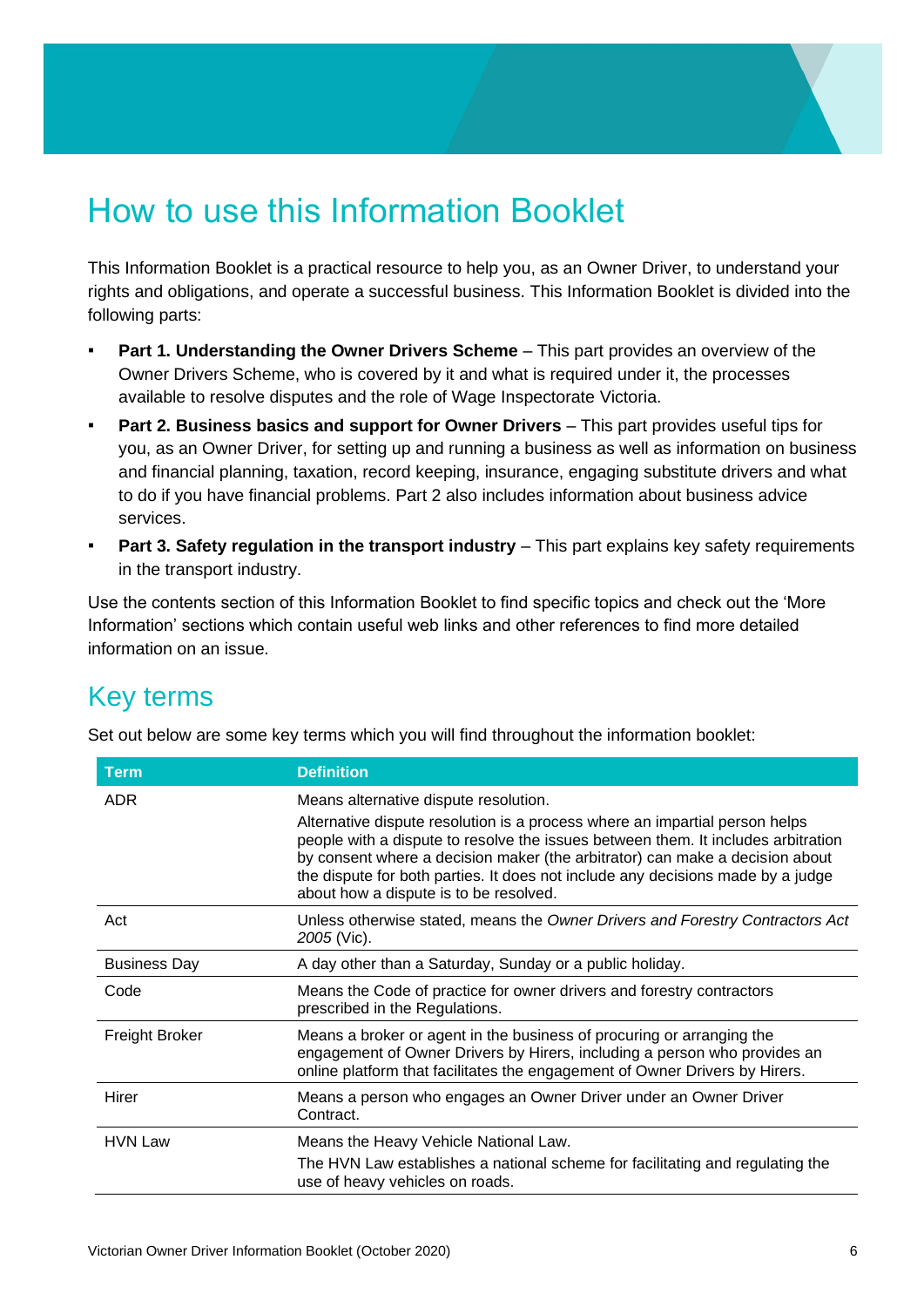The HVN Law is set out in the Schedule to the *Heavy Vehicle National Law Act 2012 (Qld)* and applies here in Victoria pursuant to the *Heavy Vehicle National Law Application Act 2013 (Vic)*.

| <b>Information Booklet</b>                 | Means this information booklet.                                                                                                                                                                                                                                                  |
|--------------------------------------------|----------------------------------------------------------------------------------------------------------------------------------------------------------------------------------------------------------------------------------------------------------------------------------|
| <b>Model Contracts</b>                     | Means the model contracts developed by the TIC to assist parties to comply<br>with the requirements of the Act and to promote good drafting of contracts.                                                                                                                        |
| <b>Model Forms</b>                         | Means the model forms developed by the TIC to assist parties to comply with<br>the requirements of the Act and the Code.                                                                                                                                                         |
| <b>NHV Regulator</b>                       | Means the National Heavy Vehicle Regulator.                                                                                                                                                                                                                                      |
|                                            | The National Heavy Vehicle Regulator administers the HVN Law and is the<br>national independent regulator for all vehicles over 4.5 tonnes GVM.                                                                                                                                  |
| OHS Act                                    | Means the Occupational Health and Safety Act 2004 (Vic).                                                                                                                                                                                                                         |
| <b>Owner Driver</b>                        | Means a person, non-public company or partnership supplying up to a maximum<br>of three vehicles to transport goods where the owner of the business also<br>operates one of those vehicles.                                                                                      |
| <b>Owner Driver Contract</b>               | Means a contract made in the course of business by an Owner Driver with<br>another person to transport goods that is not an employment contract.                                                                                                                                 |
| <b>Owner Drivers Scheme</b>                | Means the Owner Drivers Scheme which is explained in section 1.1 of this<br>Information Booklet.                                                                                                                                                                                 |
| <b>Rates and Costs</b><br><b>Schedules</b> | Means the rates and costs schedules developed by the TIC for different vehicle<br>types in relation to the typical costs of running an Owner Driver business and<br>explained in section 1.4.1 of this Information Booklet.                                                      |
| Regulations                                | Unless otherwise stated, means the Owner Drivers and Forestry Contractors<br>Regulations 2017 (Vic).                                                                                                                                                                             |
| <b>TIC</b>                                 | Means the Transport Industry Council established by the Act.                                                                                                                                                                                                                     |
|                                            | The TIC is made up of representatives from the road transport industry and<br>government and has a number of functions under the Act.                                                                                                                                            |
| <b>Tip Truck Driver</b>                    | Means an Owner Driver who drives a tip truck in connection with work that<br>involves the removal of soil or rock from a site to form an open face, hole or<br>cavity in the building and construction industry.                                                                 |
| <b>TWU</b>                                 | Means the Transport Workers Union.                                                                                                                                                                                                                                               |
|                                            | The TWU represents employees and Owner Drivers in the transport industry,<br>and provides services including representation in disputes and negotiations,<br>assistance in health and safety matters, training, and referrals to other services.                                 |
| <b>VCAT</b>                                | Means the Victorian Civil and Administrative Tribunal.                                                                                                                                                                                                                           |
|                                            | VCAT is an independent tribunal that seeks to provide a low cost, accessible<br>and efficient disputes resolution service. Under the Act, where a dispute cannot<br>be resolved by VSBC, the dispute can be referred to VCAT for resolution.                                     |
| VicRoads                                   | VicRoads is part of an integrated Department of Transport.                                                                                                                                                                                                                       |
|                                            | VicRoads owns, manages and regulates the arterial road network, delivers road<br>safety initiatives, and provides registration and licensing services.                                                                                                                           |
| <b>VSBC</b>                                | Means the Victorian Small Business Commission.                                                                                                                                                                                                                                   |
|                                            | The VSBC aims to promote a competitive and fair operating environment for<br>Victorian small businesses. The VSBC performs an alternative dispute<br>resolution function under the Act, including the mediation of disputes and<br>arbitration with the consent of both parties. |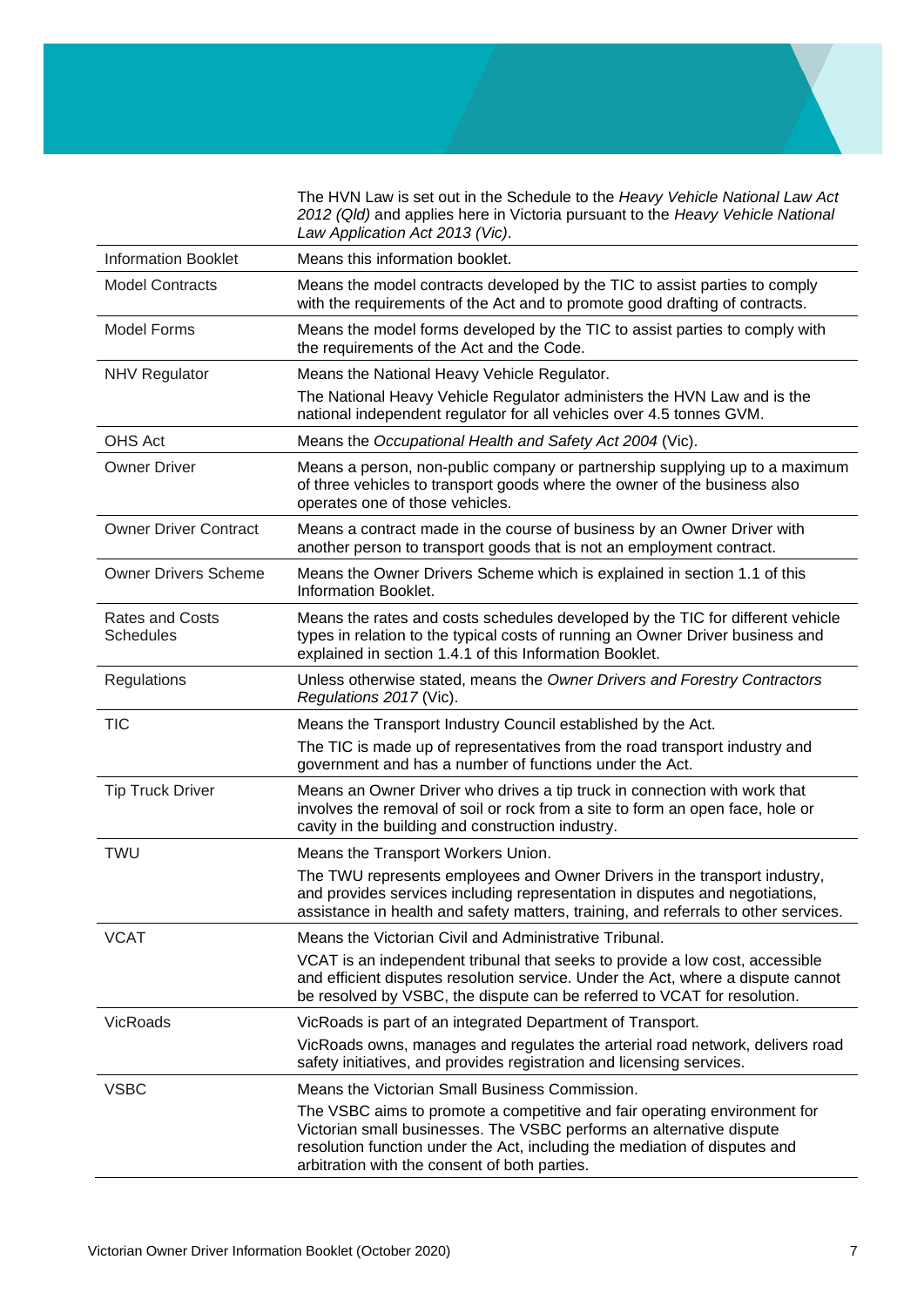| VTA      | Means the Victorian Transport Association.                                                                                                                                                                                                                                                    |
|----------|-----------------------------------------------------------------------------------------------------------------------------------------------------------------------------------------------------------------------------------------------------------------------------------------------|
|          | The VTA represents employer organisations (owners of freight and logistic<br>businesses) involved in the transport industry, and provides information about a<br>wide range of issues affecting the industry and seminars and training programs.                                              |
| WorkSafe | WorkSafe Victoria is a statutory agency set up to help avoid workplace injuries,<br>enforce Victoria's occupational health and safety laws, provide workplace injury<br>insurance for employers, manage the workers' compensation scheme and help<br>injured workers back into the workforce. |

## **More information**

You can find more information for Owner Drivers and Hirers, as well as a downloadable copy of this booklet, at [www.business.vic.gov.au/odfc](http://www.business.vic.gov.au/odfc)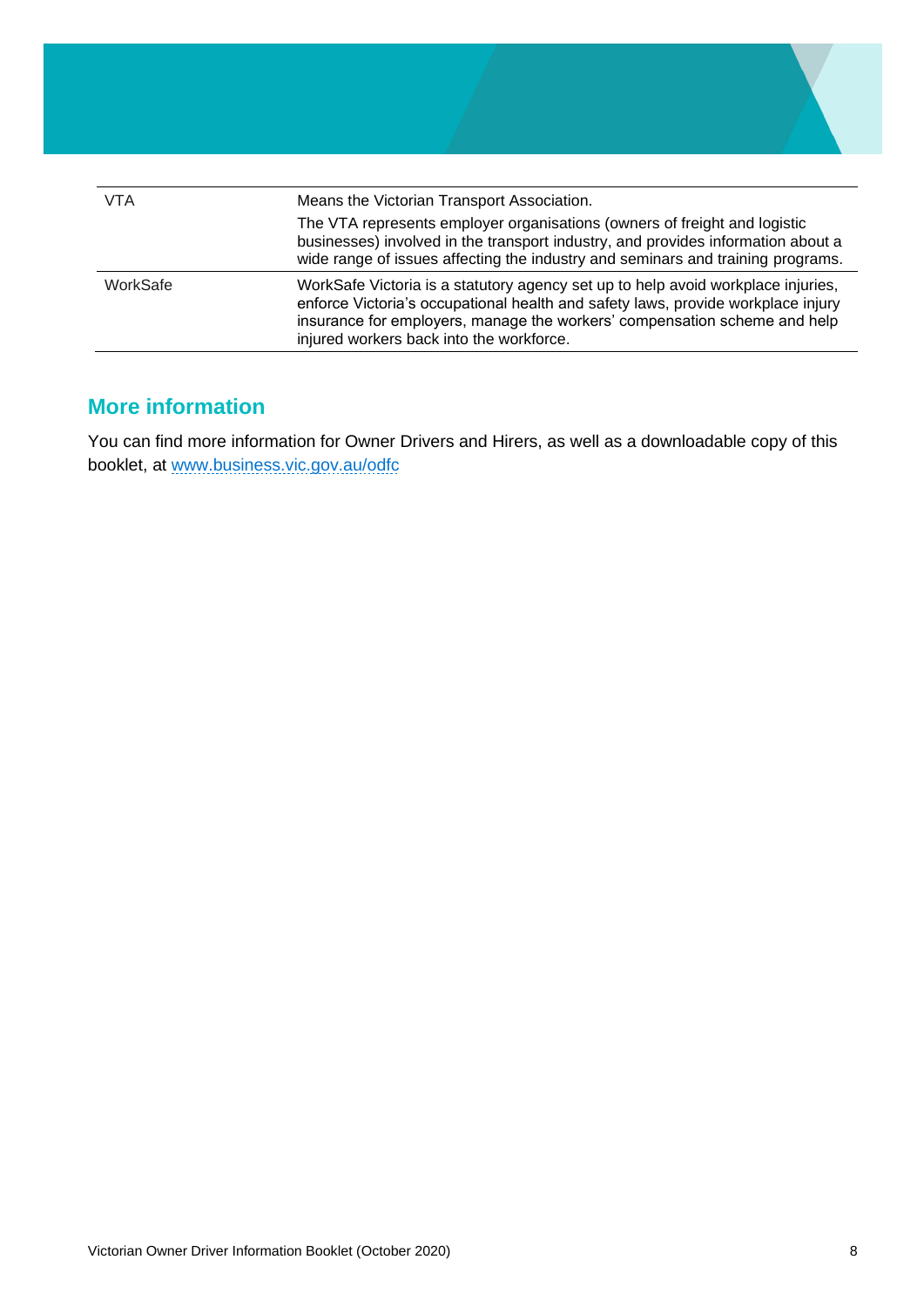# <span id="page-8-0"></span>Part 1. Understanding the Owner Drivers Scheme

# <span id="page-8-1"></span>1.1. What is the Owner Drivers Scheme?

The Owner Drivers Scheme establishes a framework for the regulation of contractual dealings between Owner Drivers, Hirers and Freight Brokers which consists of:

- the Act;
- the Regulations; and
- the Code.

The Owner Drivers Scheme is supported by this Information Booklet, the Rates and Costs Schedules, the Model Contracts and the Model Forms to appoint negotiating agents.

## **The Act**

The Act aims to provide some basic protections and a framework for the effective resolution of disputes to improve the position of Owner Drivers in the road transport industry, while maintaining a healthy and competitive industry. It also applies to forestry contractors.

The Act establishes the TIC which is comprised of representatives from industry and employee associations and government. The TIC has specified functions which include advising and making recommendations to the Minister on the content of Codes of Practice, the Information Booklet, and Rates and Costs Schedules. The TIC also advises on matters relevant to Owner Driver Contracts, and the commercial practices of Owner Drivers generally.

The Act was amended effective 1 May 2020, including to provide for penalties for non-compliance with the Act.

# **The Code**

The Code, which is included in the Regulations:

- sets out mandatory requirements that must be complied with;
- provides guidance on conduct that may be unconscionable and contract terms that may be unjust (including examples to assist Owner Drivers and Hirers to avoid such conduct); and
- describes industry best practice.

## **Rates and Costs Schedules**

TIC has developed Rates and Costs Schedules for a number of vehicle types to provide Owner Drivers with information about the typical operating costs applying to their business depending on the type of vehicle being operated.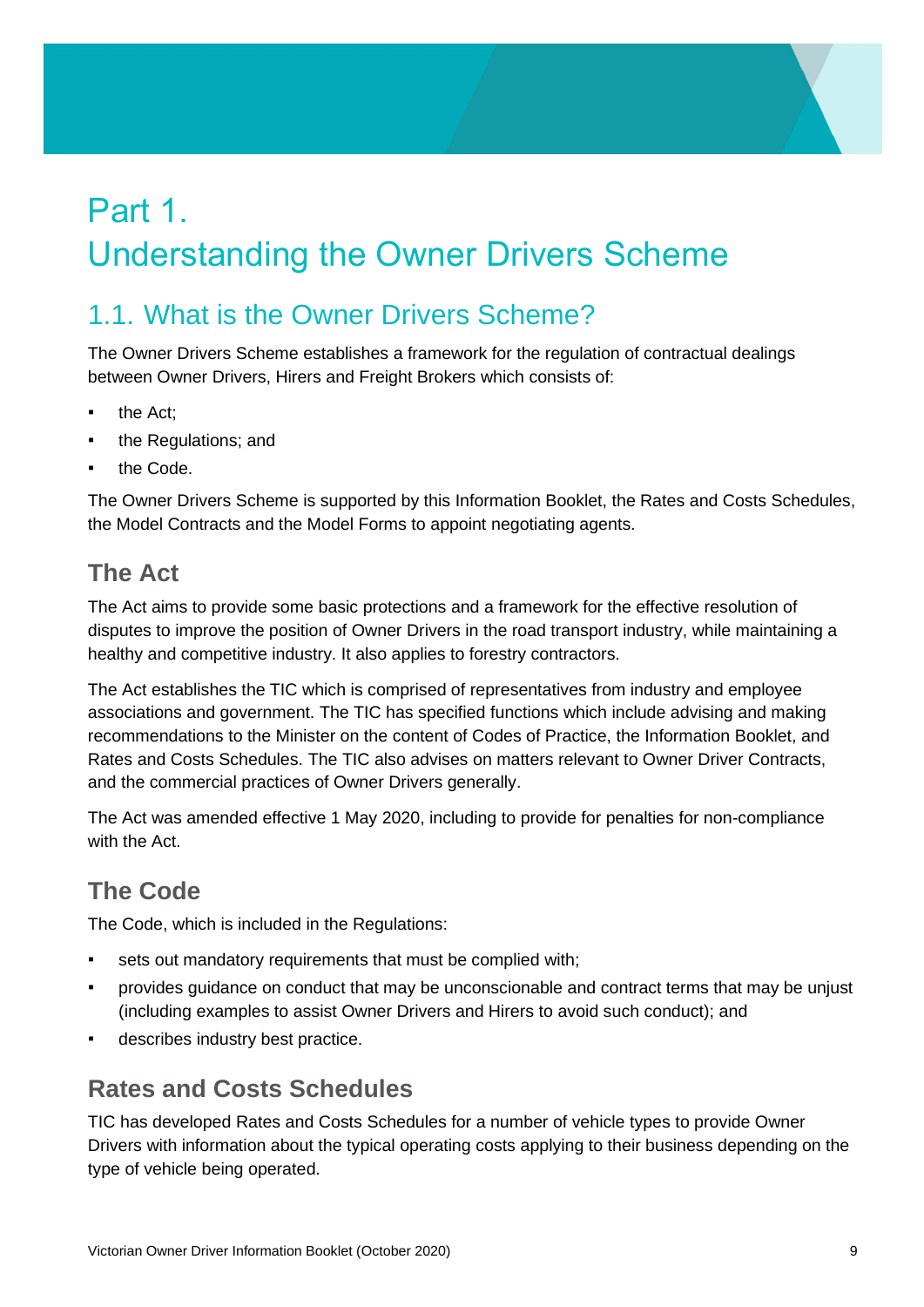Note the Rates and Costs Schedules do not set minimum rates that must be paid to Owner Drivers.

The Rates and Costs Schedules set out both variable operating costs and fixed operating costs.

- Variable costs are incurred when your vehicle is running, and include fuel, oil, tyres, road tolls, repairs and maintenance. Generally, the further your vehicle travels, the more you will pay.
- Fixed costs are expenses that stay the same whether your vehicle stays in your driveway or travels 100 or 100,000 kilometres. Fixed costs include loan repayments, insurance, administration costs and registration.

The Rates and Costs Schedules also provide information on rates that would typically apply for an Owner Driver's own labour if he or she did the work as an employee. Having this information before entering into a contract assists Owner Drivers to assess whether they should accept an offer and facilitates better-informed contract negotiations.

Every vehicle is different, and every business depends upon many factors so your own costs may be different from the Rates and Costs Schedule. If you have a different vehicle type or additional features, you can use the Rates and Costs Schedule for the vehicle that is most similar to your own vehicle as a guide and add in any additional costs accordingly.

#### **More information**

- A copy of the Act and the Regulations can be downloaded from [www.legislation.vic.gov.au.](http://www.legislation.vic.gov.au/)
- The current Rates and Costs Schedules and the Code can be obtained from [www.business.vic.gov.au/odfc.](http://www.business.vic.gov.au/odfc)

# <span id="page-9-0"></span>1.2. Who is covered by the Owner Drivers Scheme?

The Act applies to Owner Drivers who are engaged:

- under a contract made in Victoria or subject to the law of Victoria;
- to transport goods wholly within Victoria; or
- to transport goods if a substantial part of the services under the contract are performed in Victoria.

This includes Owner Drivers working for online platform businesses.

The Act also applies to haulage and harvesting contractors in the forestry industry. The Act does not apply to employee drivers.

An Owner Driver is any sole trader, non-public company or partnership that:

- carries on a business of transporting goods in a maximum of three vehicles; and
- those vehicles are supplied and operated by the owner of the business (whether solely or with the use of additional or relief drivers).

Owner Drivers and forestry contractors are sometimes referred to as 'contractors' in the Owner Drivers Scheme.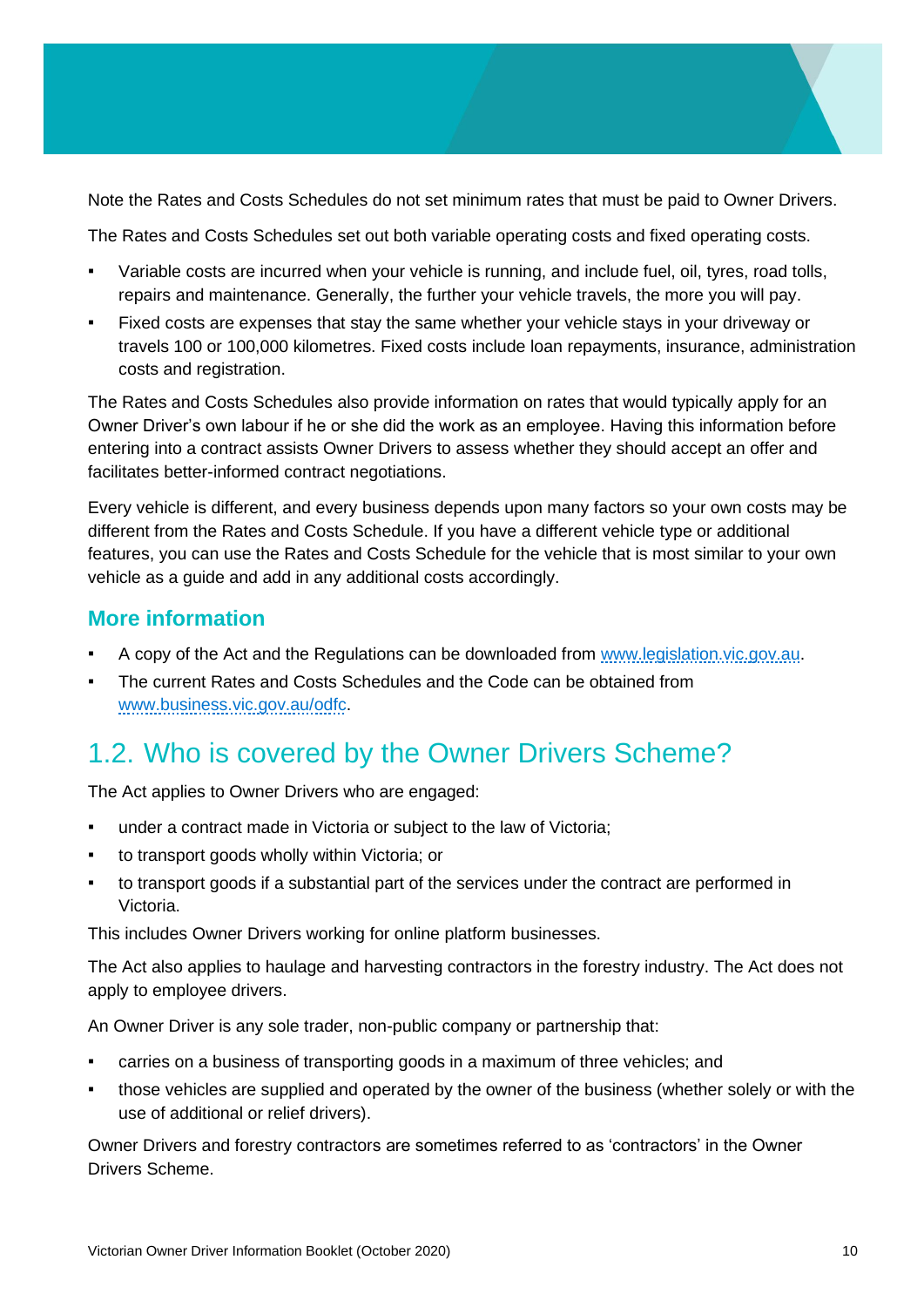## **More information**

See sections 4 and 8 of the Act and clause 6 of the Regulations.

# <span id="page-10-0"></span>1.3. What is required under the Owner Drivers Scheme?

The Act and the Code contain rules (set out in more detail below) in relation to:

- Hiring Owner Drivers (see [1.4](#page-10-1) of this Information Booklet);
- Contract requirements (see [1.5](#page-14-0) of this Information Booklet);
- **•** Paying Owner Drivers and requiring Owner Drivers to make payments (see [1.6](#page-15-0) of this Information Booklet);
- **•** Terminating engagements (see [1.7](#page-16-0) of this Information Booklet); and
- Protections for exercising rights (see [1.8](#page-17-0) of this Information Booklet).

Disputes between Owner Drivers and Hirers (including claims of non-compliance with these requirements) may be dealt with by the dispute resolution process set out in the Act (see [1.9](#page-18-0) of this Information Booklet).

Breach of some of these requirements may be an offence and Wage Inspectorate Victoria has powers to investigate and may take enforcement action (see [1.12](#page-20-1) of this Information Booklet).

# <span id="page-10-1"></span>1.4. Hiring Owner Drivers

## <span id="page-10-2"></span>**1.4.1. Giving information to Owner Drivers**

The Act contains requirements to ensure that Owner Drivers have a copy of this Information Booklet and a copy of the relevant Rates and Costs Schedule.

#### **When must the Hirer provide the information?**

Hirers must provide **Owner Drivers** with a copy of this Information Booklet and a copy of the relevant Rates and Costs Schedules:

- at least three business days before the Owner Driver is engaged, if the Owner Driver will be engaged for a period of at least 30 days; or
- on the 30th day, if the Owner Driver is engaged for a total period of at least 30 days in any threemonth period.

Hirers must give **Tip Truck Drivers** (irrespective of the how long they will be engaged for):

- A copy of this Information Booklet at least three business days before the Tip Truck Driver is first engaged. Unless it is revised it does not need to be provided for subsequent engagements with the same Hirer.
- A copy of the relevant Rates and Costs Schedule at least three business days before the Tip Truck driver is first engaged. Unless it is revised it does not need to be provided for subsequent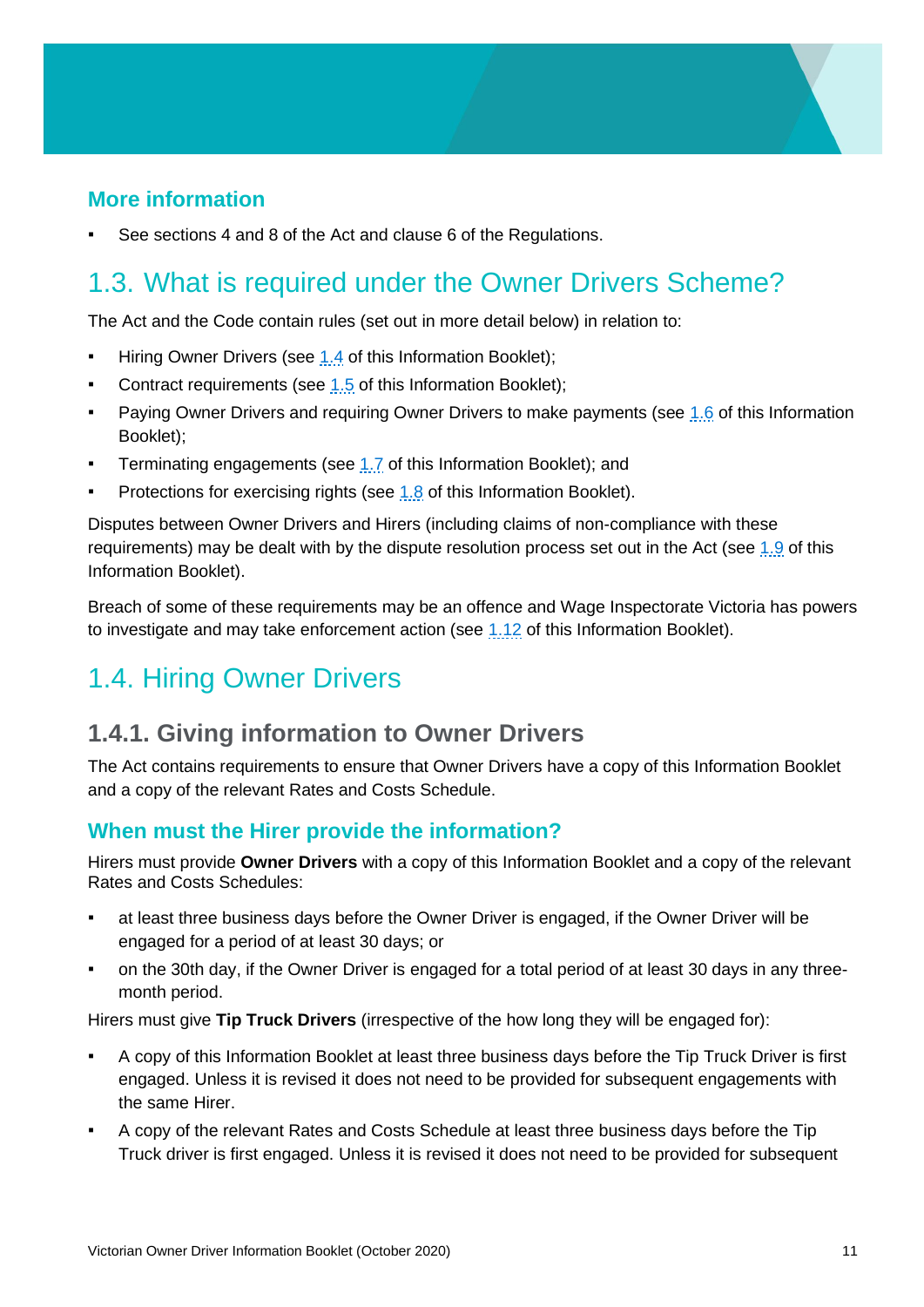engagements with the same Hirer if the interval between engagements does not exceed 12 months.

These requirements also apply to tender situations.

Under the Act, "business day" is a day other than a Saturday, Sunday or public holiday.

A Hirer must also provide any revised relevant Rates and Costs Schedule to current Owner Drivers and Tip Truck Drivers as soon as practicable after publication.

If the Owner Driver or Tip Truck Driver is engaged through a Freight Broker, then the Freight Broker must provide this information instead.

Failure by the Hirer or Freight Broker to comply with these provisions may be an offence under the Act.

## **How can the Hirer provide this information?**

A Hirer or Freight Broker, who is required under the Act to provide the applicable Rates and Costs Schedule and Information Booklet to an Owner Driver, may do so in hard copy or electronic form. Examples of ways of providing copies of the Information Booklet and the Rates and Costs Schedule are via a link to an Internet site on which this information is available or in hard copy by mail or in person.

In order to demonstrate compliance with the requirements of the Act, it is important to keep good records.

From late 2020, Hirers and Freight Broker are required under the Code to keep certain records about the engagement of contractors. This includes the date/s that the Information Booklet and the Rates and Costs Schedule are given to an Owner Driver and any records of them being given. If this information is provided by hand, the Hirer or Freight Broker must also retain a signed acknowledgement of receipt by the Owner Driver.

#### **More information**

Divisions 1 and 2 of Part 2 of the Act and section 26A of the Act.

## **1.4.2. No misleading advertising**

A Hirer seeking to engage an Owner Driver must not make any representations that are false, misleading or deceptive.

For example, if an Owner Driver sees an advertisement that says drivers 'will' earn in excess of \$1500 per week, and later finds out that their average gross income is less than \$900 per week and no other drivers for the business have earned more than \$1200 per week, this would be considered a breach of the Code.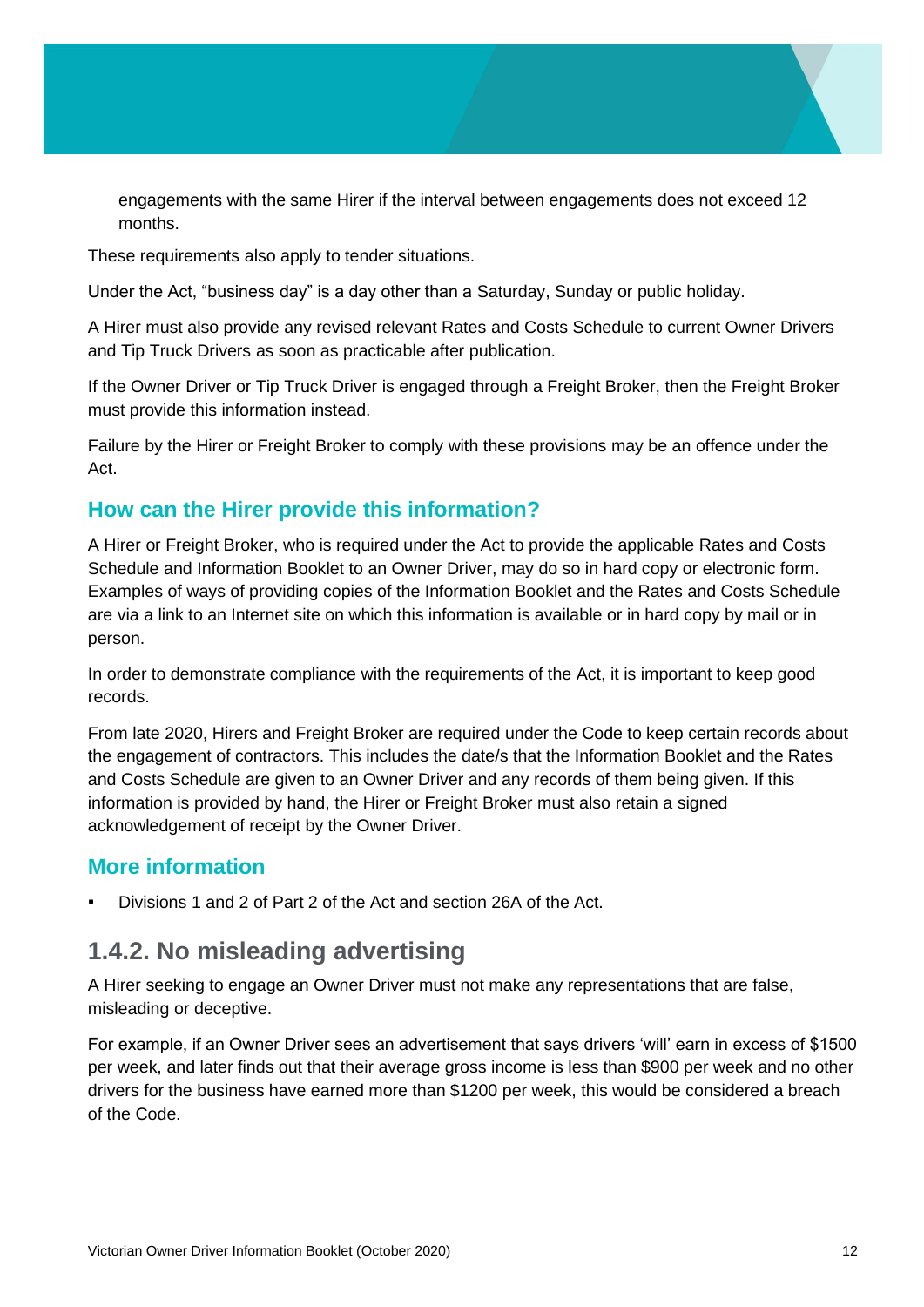## **More information**

See clause 9 of the Code.

## **1.4.3. No unconscionable conduct**

Hirers and Owner Drivers must not engage in unconscionable conduct with respect to each other, including during negotiations.

Unconscionable conduct is not defined in the Act; however, the Act sets out factors that VCAT may examine when deciding if conduct is unconscionable. The Code also provides guidance on what may be found by VCAT to be unconscionable conduct during negotiations; however, what may amount to unconscionable conduct will depend on the whole of the parties' circumstances.

The Code does not prevent Hirers or Owner Drivers from acting vigorously in their commercial interests. However, each party should deal with the other party, or parties, fairly and in good faith when negotiating a new contract or a variation to a contract.

The Code notes that in the absence of any special circumstances, where a Hirer or an Owner Driver engages in the type of conduct described below during negotiations, VCAT may find it is unconscionable (the Code also notes that other behaviour may also be considered by VCAT to be unconscionable conduct):

- where a party, by themselves or through an agent:
	- does not provide a reasonable opportunity to discuss an offer, or makes offers on a 'take it or leave it' basis, suggesting a party must accept an offer and refuses to consider any alternative offers; or
	- does not provide a reasonable opportunity for another party to properly examine and consider offers; or
	- does not provide a reasonable opportunity for another party to obtain legal, financial or other advice, including in the party's preferred language; or
	- disguises the terms of a contract by using fine print, unnecessarily difficult language, or a deceptive layout or headings; or
	- summarises the meaning of a document to another party, but omits to mention important terms in a way that is misleading; or
	- fails to correct another party's misunderstanding, where they knew, or reasonably ought to have known, that the other party was under a serious misapprehension about the terms of the agreement; or
- where a party builds up reasonable commercial expectations in another party for the renewal of an agreement, and then exploits those expectations to extract a harsh or one-sided deal from the other party; or
- where a party attempts to pressure another party into accepting an offer by acting in breach of contract, or otherwise acting unlawfully or threatening to do so.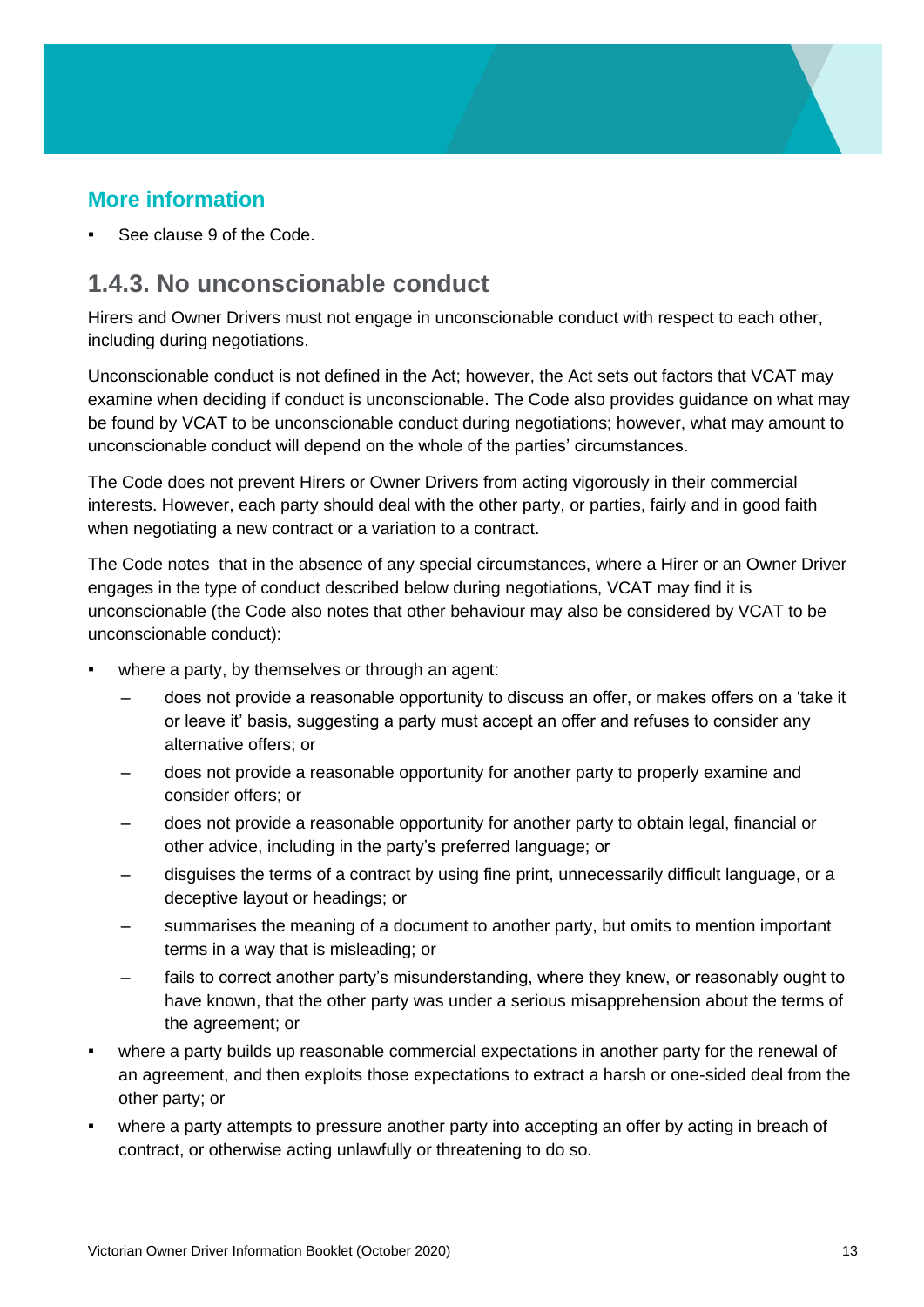An allegation of unconscionable conduct by a Hirer or Owner Driver can be referred to the VSBC for resolution, and if not resolved, can be referred to VCAT. See section [1.9](#page-18-0) below.

## **More information**

- See sections 31 and 32 of the Act and clauses 4 and 5 of the Code.
- The Code also provides guidance on when VCAT might decide that there has been unconscionable conduct in other circumstances including in relation to:
	- parties not disclosing information (see clause 7);
	- the Hirer not passing on additional rates or levies paid by the customer (see clause 12);
	- the contract not providing for regular rate reviews for increases in overheads costs (see clause 12);
	- the Hirer reducing remuneration for carrying smaller loads (see clause 13);
	- not paying invoices when due (see clause 14); and
	- allocation of work (see clause 18).

## **1.4.4. Joint negotiations**

Owner Drivers or Hirers may appoint negotiating agents to act on their behalf. The Act requires the other party to recognise and deal with that agent. The agent could be an accountant, consultant, a trade union or industry association, an Owner Driver colleague or a committee of colleagues.

An agent can enter into a binding legal contract on behalf of the Owner Driver or Hirer. A Hirer can request that you provide an instrument of appointment which authorises an agent to act on your behalf before the Hirer party will deal with your agent (and vice versa). The TIC has developed model forms to appoint negotiating agents.

Hirers and Owner Drivers must not be coerced in relation to the appointment of a negotiating agent.

The Act permits joint negotiations between Owner Drivers engaged by a single business and their common Hirer, but not industry-wide negotiations. The Act does not authorise breaches of contract, strikes or boycotts in the conduct of joint negotiations.

Owner Drivers may be offered a regulated contract on the same terms as an existing jointly negotiated contract, while at the same time retaining the opportunity to negotiate their own contractual arrangements.

#### **More information**

- See sections 25, 26 and 64 of the Act.
- The model forms to appoint a negotiating agent can be downloaded from [www.business.vic.gov.au/odfc.](http://www.business.vic.gov.au/odfc)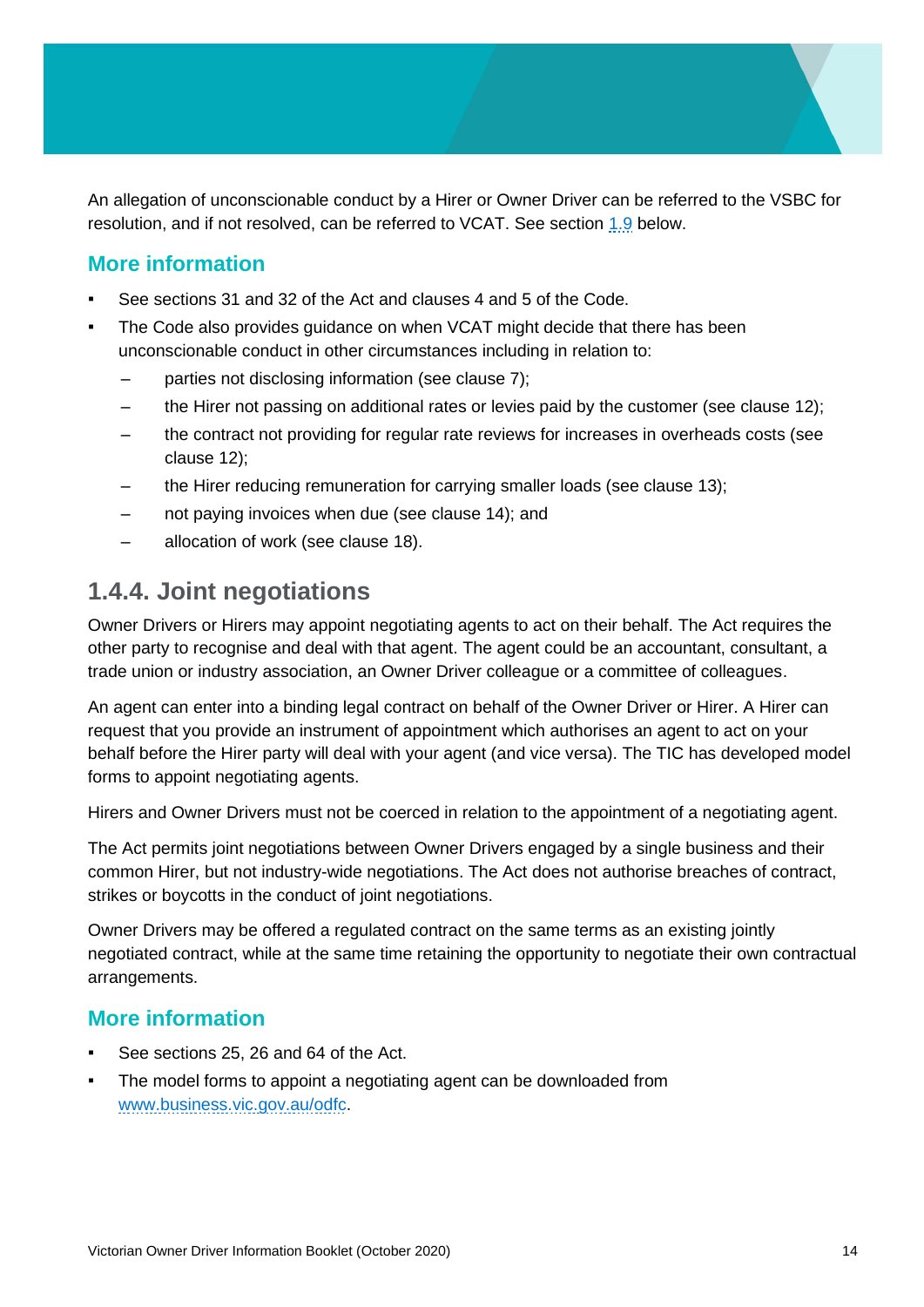## **1.4.5. Varying contracts for different vehicles or motorised equipment**

If a Hirer requests or requires the Owner Driver to supply a vehicle or motorised equipment that is different to what is supplied under the contract, or if the Owner Driver identifies a legitimate need to upgrade the vehicle or motorised equipment:

- The Hirer and Owner Driver must enter into negotiations for variations to the contract for that purpose, having regard to the factors in clause 10(2)(a)-(d) of the Code;
- If, after these negotiations, the Hirer agrees that a different vehicle or motorised equipment may be supplied by the Owner Driver, the Hirer must set out in writing the terms and conditions being offered for the services using the different vehicle or motorised equipment before the Owner Driver purchases or otherwise commits to supplying the vehicle or motorised equipment; and
- If the Hirer requires particular specifications for the different vehicle or motorised equipment, the specifications must be provided in writing to the Owner Driver. The Hirer should also provide a copy of the applicable Rates and Costs Schedule.

#### **More information**

Clause 10 of the Code.

# <span id="page-14-0"></span>1.5. Contract requirements

## **1.5.1. Parties must not claim to exclude the Act or other laws or the Code**

A party to an Owner Driver Contract (i.e. the Hirer or Owner Driver) cannot claim to the other party that the other party's rights or entitlements under the Act, any other law or the Code are excluded unless the Act, other law or the Code allows them to.

For example, if a contract included a clause that an Owner Driver cannot notify a dispute to the VSBC, this clause would be invalid and unenforceable as it is contrary to the Act.

## **More information**

Section 65 of the Act and clause 6 of the Code.

## <span id="page-14-1"></span>**1.5.2. Unjust terms**

VCAT has the power under the Act to vary contracts to remedy unjust terms. Section 44(2) sets out factors that VCAT may consider when deciding whether a contract contains an unjust term.

Whilst what may amount to an unjust term will depend on all the circumstances, the Code provides guidance on when VCAT may find that there is an unjust term in the context of:

setting and reviewing rates (clauses 11 and 12);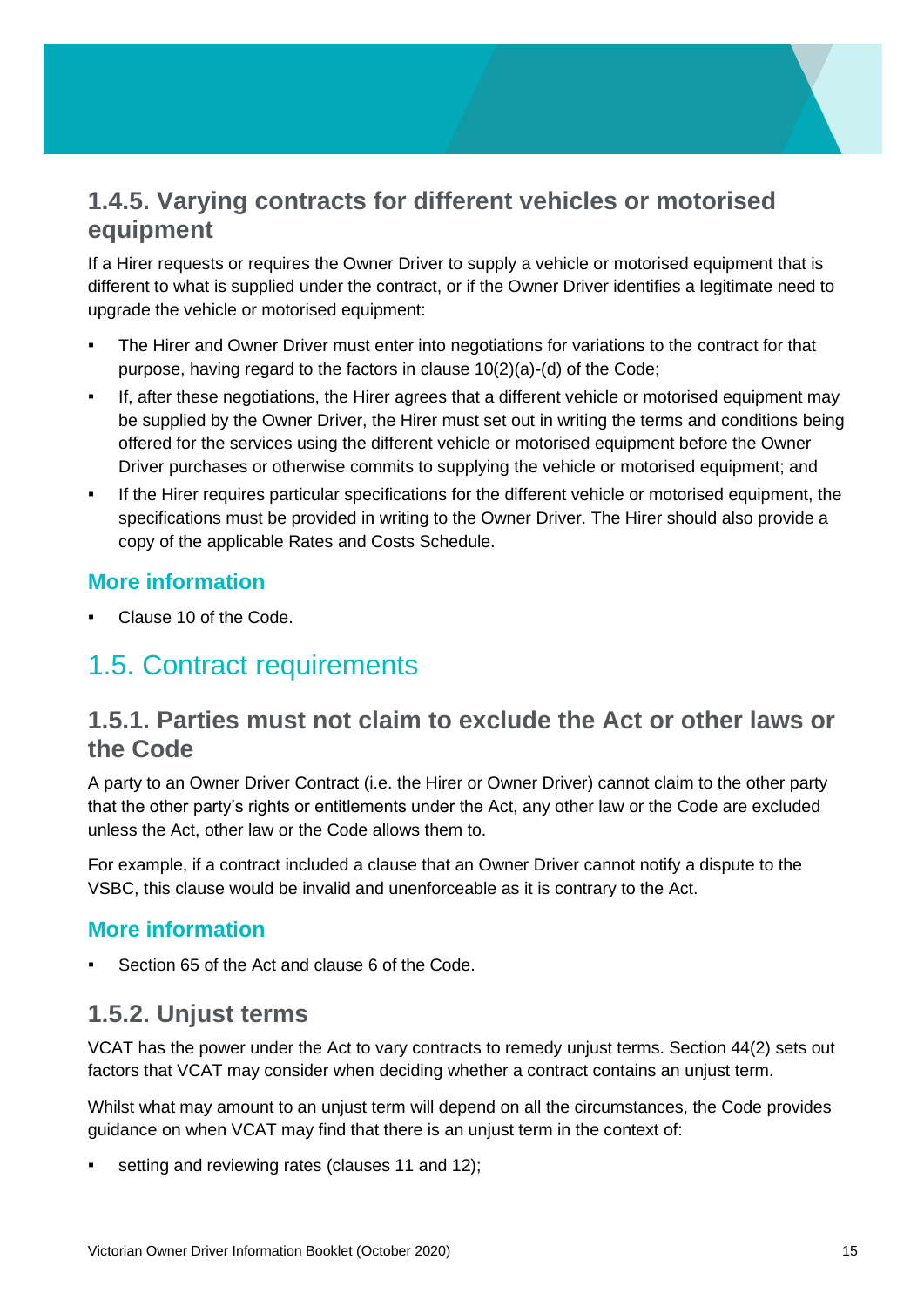- payment terms (clause 14); and
- deductions for the use of the Hirer's equipment and technology (clause 16).

#### **More information**

Section 44 of the Act and clauses 11, 12, 14 and 16 of the Code.

## <span id="page-15-1"></span>**1.5.3. Written contracts**

Written contracts, even for short-term arrangements, are good business practice and help reduce disputes and uncertainty.

For ongoing engagements of no fixed duration or for a period of at least 30 days, Hirers must engage Owner Drivers using a written contract. The contract must set out:

- the minimum income or hours of work (this can be zero hours or dollars if the parties agree to this);
- the rates to be paid:
- and the minimum period of notice to end the contract or payment in lieu of notice (minimum notice periods are set out in the Act and summarised at [1.7](#page-16-0) of this Information Booklet).

Under the Act it is an offence for Hirers to fail to do this.

It is good business practice for both Owner Drivers and Hirers to keep a copy of the written contract.

The TIC has developed a Model Contract for use by Owner Drivers and Hirers. It is not compulsory to use the Model Contract, but you may find it useful as guidance on typical contract terms. You can vary the Model Contract to suit your own circumstances.

#### **More information**

- Section 20 of the Act.
- You can download the Model Contract from [www.business.vic.gov.au/odfc.](http://www.business.vic.gov.au/odfc)

# <span id="page-15-0"></span>1.6. Paying Owner Drivers and requiring Owner Drivers to make payments

## <span id="page-15-2"></span>**1.6.1. Payment of invoices within 30 days**

A Hirer must pay an amount payable to an Owner Driver within 30 days after receiving an invoice, unless there is a dispute about the amount payable or a different, fair period for payment has been agreed.

#### **More information**

Section 24A of the Act.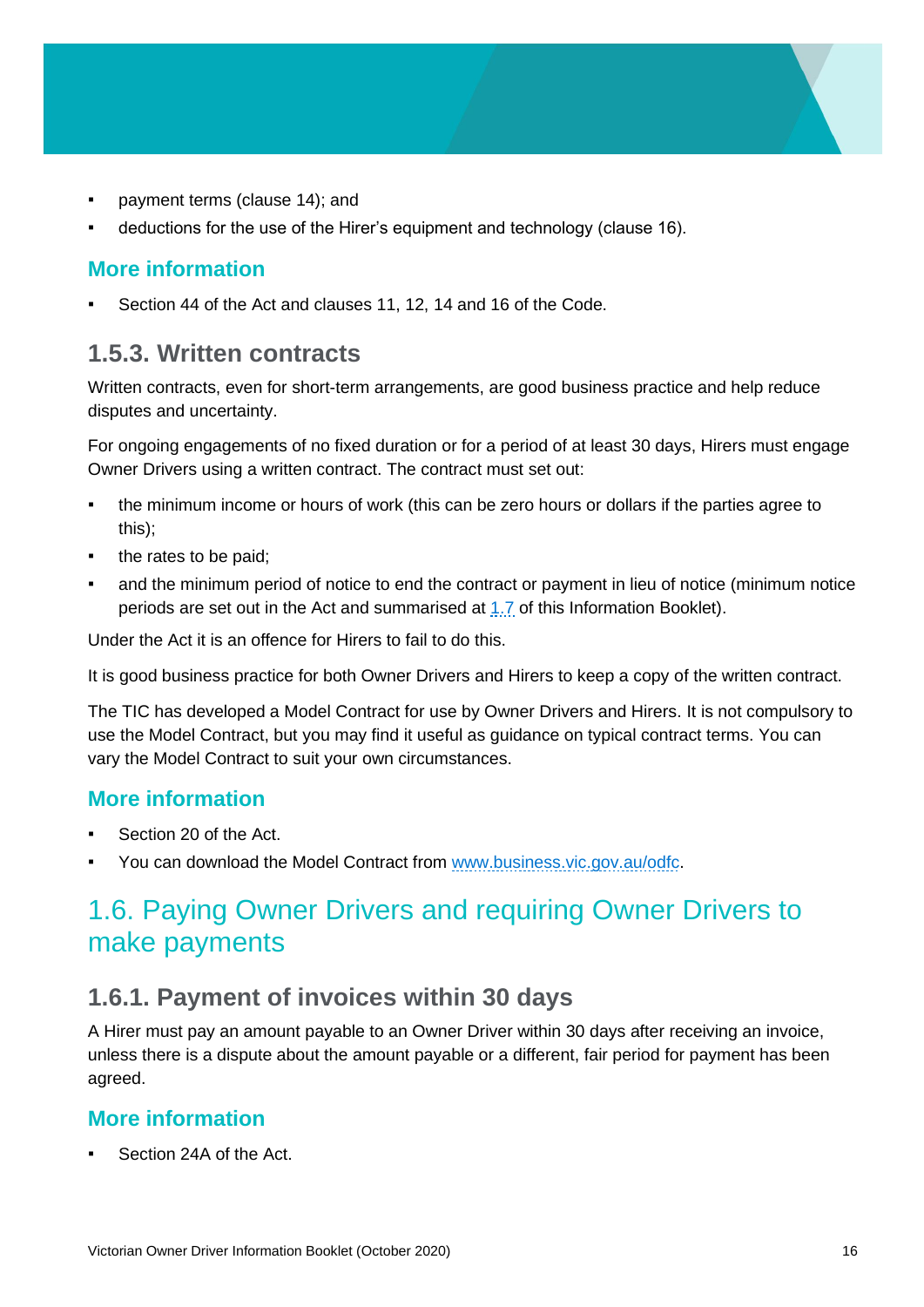## **1.6.2. Restrictions on deductions**

A Hirer must not require an Owner Driver to pay money for services or equipment, or make deductions from money payable to an Owner Driver, unless:

- the costs are specified in the contract (that is, they are agreed costs);
- the costs are a direct and proper reflection of the actual cost of the services or equipment provided;
- the Owner Driver has been provided with an opportunity (if practicable) to obtain the services or equipment from an alternative supplier; and
- in respect of insurance, an insurance policy must also be in place and a copy of the policy provided to the Owner Driver.

In addition, if a Hirer makes deductions from an Owner Driver's invoiced fees for services or equipment, the Hirer must provide a written statement to the Owner Driver setting out the nature of the equipment used or services provided, and the amounts deducted for the equipment or service.

This does not prevent a Hirer from organising group discounts on services for Owner Drivers (for example, for fuel, tyres or insurance), but these amounts can only be deducted where the above requirements are met.

#### **More information**

See sections 23 and 24 of the Act and clause 15 of the Code.

## **1.6.3. No penalties**

A Hirer must not require an Owner Driver, or include a term in a contract requiring an Owner Driver, to make a payment which is considered to be a penalty. This is payment of an amount which is more than is necessary to remedy the actual loss or damage suffered as a result of the conduct.

For example, a contract term that requires an Owner Driver to pay \$100 if they are more than 10 minutes late for a delivery would be in breach of the Code.

## **More information**

See clause 17 of the Code.

# <span id="page-16-0"></span>1.7. Terminating engagements

## **1.7.1. Notice of termination**

Where there is an ongoing engagement of at least three months' duration, an Owner Driver is entitled to a minimum period of notice of termination of their contract (except in the case of serious and wilful misconduct). The notice period may be worked out or paid in lieu.

The minimum period required to be given by either party to terminate the contract is: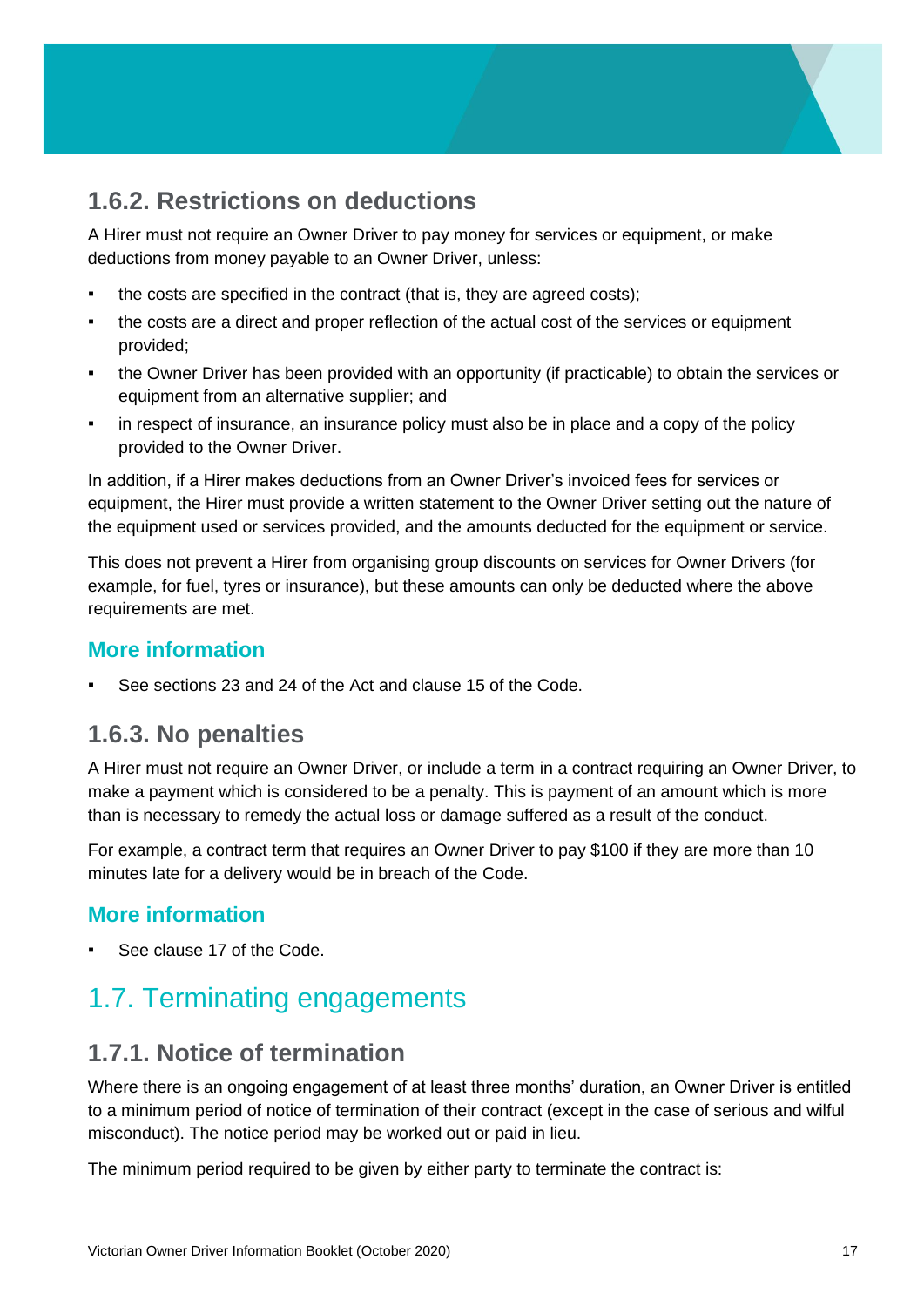- three months' notice for vehicles in excess of 4.5 tonnes GVM or ATM; or
- one month's notice for other vehicles.

This minimum period does not apply where the Owner Driver has terminated the engagement because there has been a material breach of the contract by the Hirer.

Where an Owner Driver consider that this notice period is not needed, the requirement can be waived by the Owner Driver obtaining a certificate from the VSBC and then giving the Hirer written notice. An application form for a certificate to waive the notice period is available from the VSBC website [www.vsbc.vic.gov.au.](file:///C:/Users/viche8a/AppData/Roaming/Microsoft/Word/www.vsbc.vic.gov.au)

Where an Owner Driver is engaged under a fixed-term contract, the contract will come to an end automatically on the expiry date.

Under the Act it is an offence for a Hirer to end an Owner Driver's engagement without providing the required notice of termination or payment in lieu.

#### **More information**

See sections 21, 22 and 22A of the Act. Section 22 sets out a formula for calculating payment in lieu of notice.

## **1.7.2. Absences due to illness or family responsibilities**

A Hirer must not terminate a contract only because the Owner Driver is absent as a result of temporary illness or incapacity, family responsibilities or similar reason, without first allowing a reasonable period of time for the Owner Driver to provide a suitable replacement driver. What is a reasonable time to find a replacement driver will depend upon the nature of the work and the contract terms.

#### **More information**

See clause 20 of the Code.

# <span id="page-17-0"></span>1.8. Protections for exercising rights

The Act protects people exercising their rights under the Act.

A person must not subject, or threaten to subject, another person to a 'detriment', where that other person has:

- exercised their rights under the Act or the Code; or
- brought or proposed to bring a proceeding under the Act; or
- **•** informed or proposed to inform someone of an alleged breach of the Act, Regulations, Code or a VCAT order; or
- participated or proposed to participate in joint negotiations.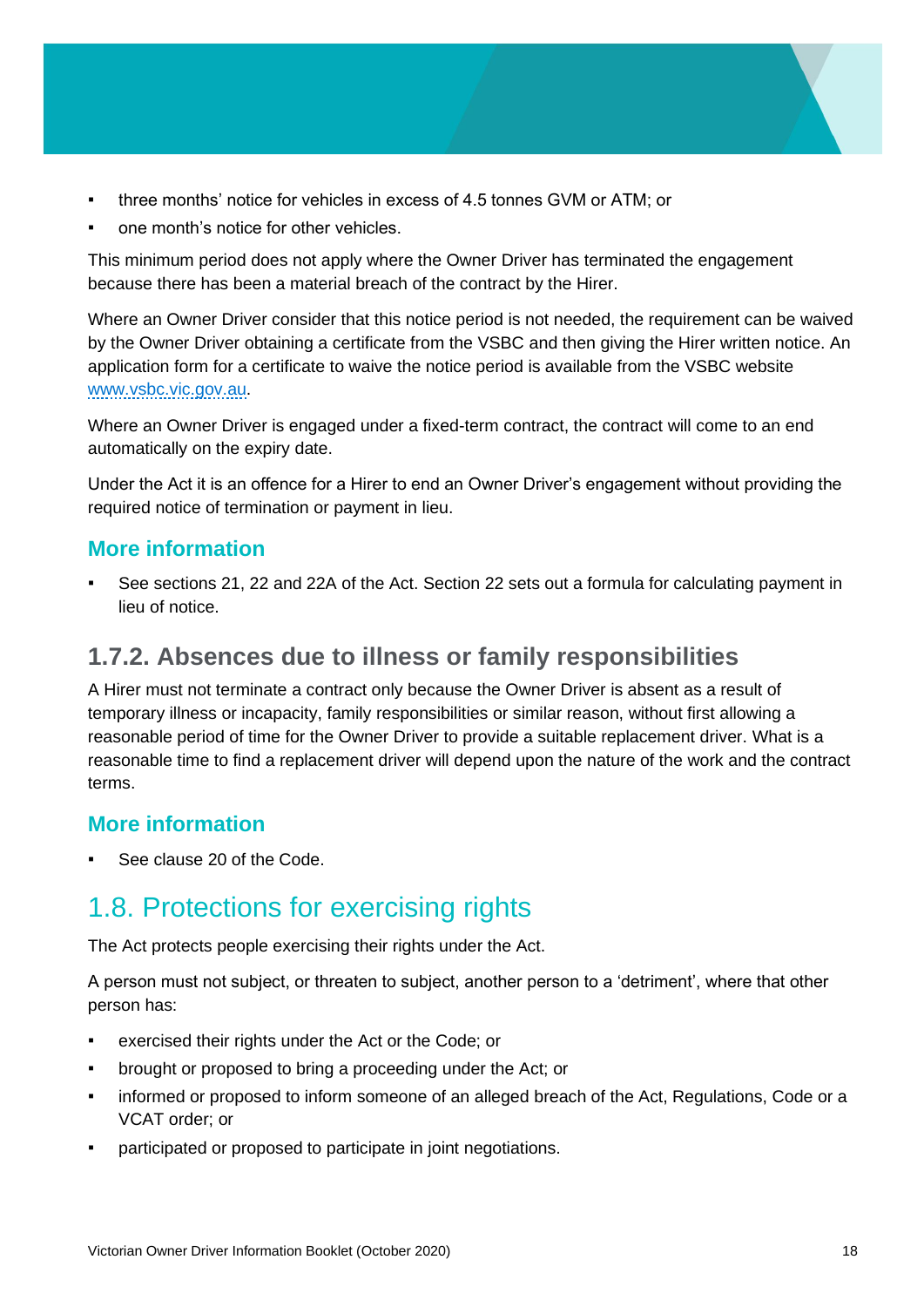The Act also provides that a Hirer must not subject or threaten to subject an Owner Driver to any 'detriment' because the Owner Driver has:

- raised or proposed to raise health and safety issues; or
- sought or proposed to seek to negotiate or renegotiate a contract.

The Act sets out different types of 'detriment', which include:

- **•** terminating the Owner Driver's engagement;
- altering the position of an Owner Driver to their disadvantage under a contract with them;
- **refusing to engage an Owner Driver; and**
- discriminating against a person in the terms or conditions on which the person is to be engaged as an Owner Driver.

#### **More information**

See section 61 of the Act.

## <span id="page-18-0"></span>1.9. Dispute resolution process

Under the Act, a dispute means a dispute between one or more Owner Drivers and one or more Hirers arising under or in relation to the Act, the Code or a regulated contract. This includes an allegation that a person has contravened the Act, Regulations, the Code or a regulated contract.

Where a dispute arises, the Act provides a process for the resolution of disputes between Hirers and Owner Drivers. This involves the VSBC and VCAT. However, except in urgent circumstances, parties should attempt to resolve the dispute between themselves (see clause 8 of the Code).

Where a dispute is unable to be resolved between the parties, the Act provides a two-stage process for the resolution of disputes:

- stage 1 a referral to the VSBC: and
- stage  $2 -$  an application to VCAT.

In general, a dispute must be referred to the VSBC (and the VSBC must first certify that ADR has failed, or is unlikely, to resolve the dispute) before it may be the subject of an application to VCAT. However, where a party seeks an injunction (which is an order to stop another party from doing something), that party may apply directly to VCAT. If a party refuses to take part in, or withdraws from, the VSBC process, VCAT may make an order for costs against that party.

# <span id="page-18-1"></span>1.10. Victorian Small Business Commission

The VSBC is an independent office established by the Victorian Government to assist small businesses. Under the Act, the VSBC provides an independent, fast and low-cost ADR service for Owner Drivers and their Hirers. The VSBC offers preliminary assistance and advice to ensure Owner Drivers and Hirers are fully aware of their rights and obligations. The VSBC also provides a confidential mediation service and consent arbitration service.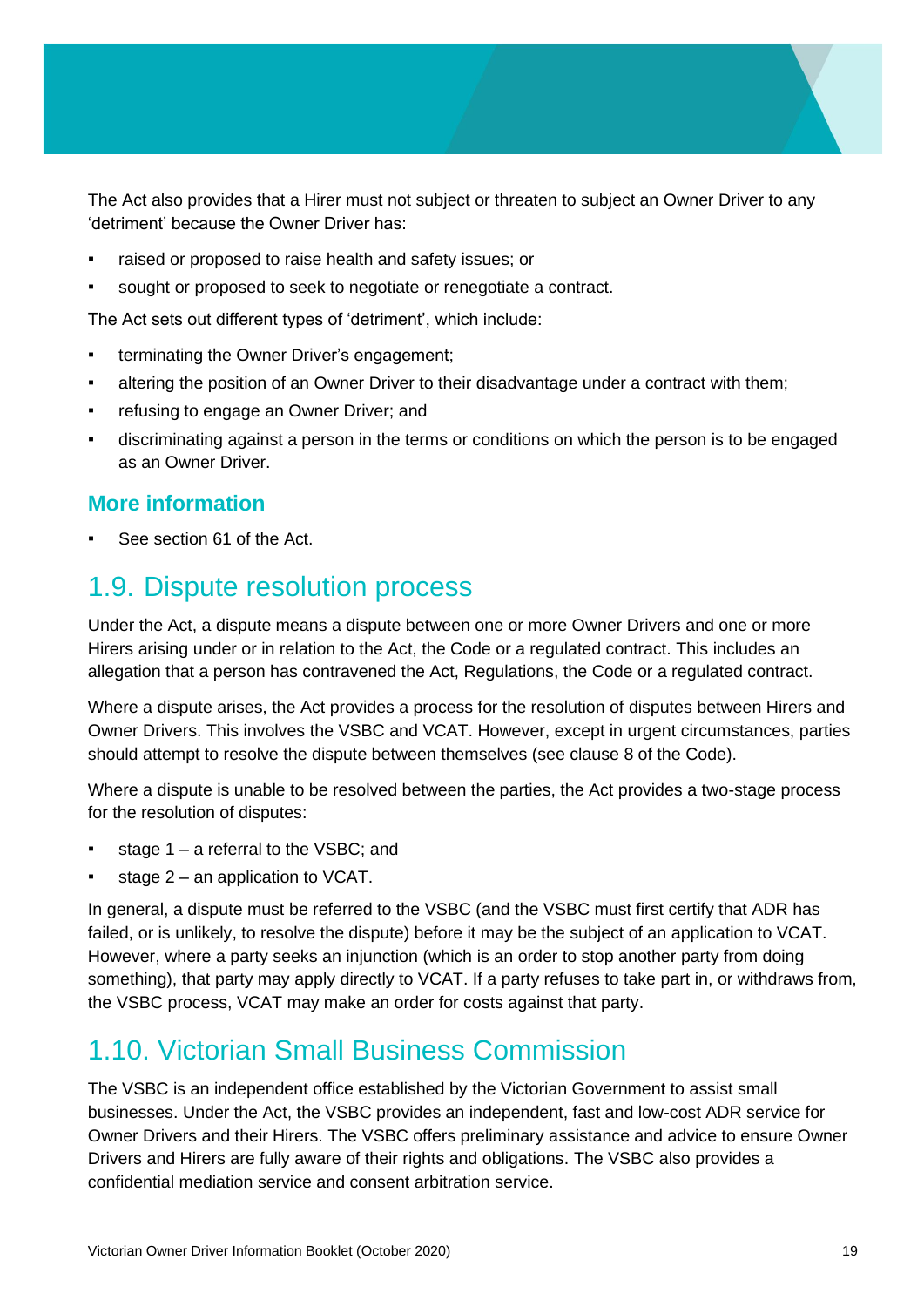## **Referring a dispute to the Victorian Small Business Commission**

An Owner Driver or their Hirer may refer a dispute to the VSBC for ADR. Before lodging a dispute, you should consider discussing the matter with your solicitor or association or contacting the VSBC.

If you would like to refer a dispute to the VSBC, you should complete the online application form or download a hardcopy form from [www.vsbc.vic.gov.au.](file://///internal.vic.gov.au/DPC/HomeDirs1/viche8a/Desktop/www.vsbc.vic.gov.au) There is no application fee.

## **Preliminary assistance**

Upon receiving an application, the VSBC will attempt to resolve the dispute by working through the issues with the parties by email or letter. This preliminary assistance is free of charge for the parties and is the step before mediation.

In the event that preliminary assistance does not resolve the dispute, the VSBC may invite the parties to attend mediation.

## **The mediation process**

Mediation is a process of negotiation that assists the parties involved in a dispute to identify and explore options to resolve the dispute. It aims to resolve all the issues between the parties to keep the relationship going and allow everyone to 'get on with business'.

The role of a mediator is to help the parties communicate openly and evaluate their options to reach their own agreement. Mediators are not judges; they do not determine binding outcomes and they do not give either party advice.

As part of the VSBC's mediation process, you will be brought together at an agreed time and location with an experienced and independent mediator appointed by the VSBC to discuss your dispute.

In the event the dispute proceeds to mediation, there is a fee payable by each party (rates are published on the VSBC website). The VSBC pays the remainder of the mediator's fees.

## **The consent arbitration process**

With the consent of both parties, the VSBC can arrange for disputes to be referred to be arbitration. Parties to a dispute under the Act may agree to apply for arbitration under the Act regardless of whether mediation has occurred.

After receiving written submissions and relevant documents from the parties and possibly holding a hearing, an independent arbitrator will issue a final decision that is binding upon the parties.

In the event the dispute proceeds to arbitration, there is a fee payable by each party (rates are published on the VSBC website). The VSBC pays the remainder of the arbitrator's fees.

## **More information**

- Divisions 1 and 2 of Part 5 of the Act and Clause 8 of the Code.
- Contact the VSBC on 13 8722 or go to [www.vsbc.vic.gov.au.](file:///C:/Users/viche8a/AppData/Roaming/Microsoft/Word/www.vsbc.vic.gov.au)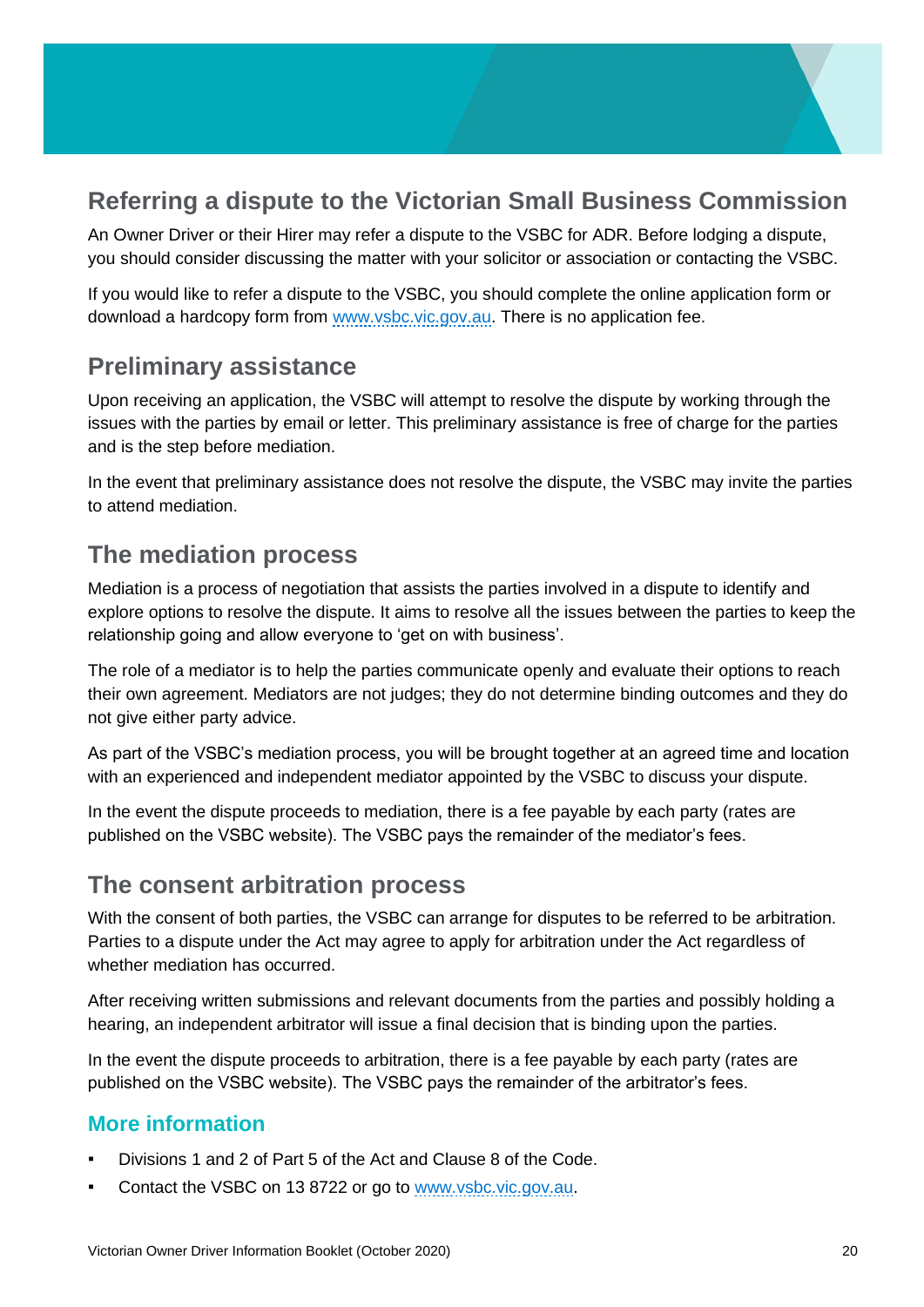# <span id="page-20-0"></span>1.11. The Victorian Civil and Administrative Tribunal

VCAT is an independent tribunal that seeks to provide a low-cost, accessible and efficient dispute resolution service.

Where there is an allegation of unlawful termination of the engagement of an Owner Driver, the application must be made within 12 months of the date on which the termination is alleged to have occurred. In all other disputes, the time limit is six years after the date on which the dispute arose.

After hearing and deciding a dispute, VCAT may make a range of orders, including:

- **EXECT** an order for a party to do, or refrain from doing, something;
- **•** an order invalidating, varying or requiring performance of a contract;
- an order for a refund, compensation or damages; and
- **•** any other order it considers fair, including varying or voiding a contract term to avoid injustice.

If the Hirer or Freight Broker has not complied with the requirements in relation to providing this Information Booklet or the applicable Rates and Costs Schedule (see [1.4.1](#page-10-2) of this Information Booklet), VCAT may make an order that the Owner Driver is paid a specified amount for their services under the contract. In deciding what amount to order, VCAT must take into account the terms of the relevant contract, the amount the Owner Driver would have been entitled to if the Owner Driver had provided the services as an employee, any applicable Rates and Costs Schedules, and what is fair and reasonable in the circumstances.

#### **More information**

- Division 3 of Part 5 of the Act.
- Contact VCAT on 1300 01 8288 or go to [www.vcat.vic.gov.au.](file:///C:/Users/viche8a/AppData/Roaming/Microsoft/Word/www.vcat.vic.gov.au)

## <span id="page-20-1"></span>1.12. Wage Inspectorate Victoria

As well as Owner Drivers and Hirers being able to follow the disputes resolution process under the Act, there are now also penalties for non-compliance with certain provisions of the Act.

Wage Inspectorate Victoria, which operates within Industrial Relations Victoria in the Department of Premier and Cabinet, is tasked to provide a robust compliance and enforcement regime.

Authorised Officers are given powers under the Act that they may exercise for certain purposes. These powers include requiring information or documents. Failure without reasonable excuse to provide the documents or information is an offence. It is also an offence to provide false or misleading documents.

#### **More information**

- Part 7A of the Act.
- Contact Wage Inspectorate Victoria on 1800 287 287 or by email at [odfc@dpc.vic.gov.au.](mailto:odfc@dpc.vic.gov.au)
- Visit [www.vic.gov.au/wage-inspectorate-victoria.](https://www.vic.gov.au/wage-inspectorate-victoria)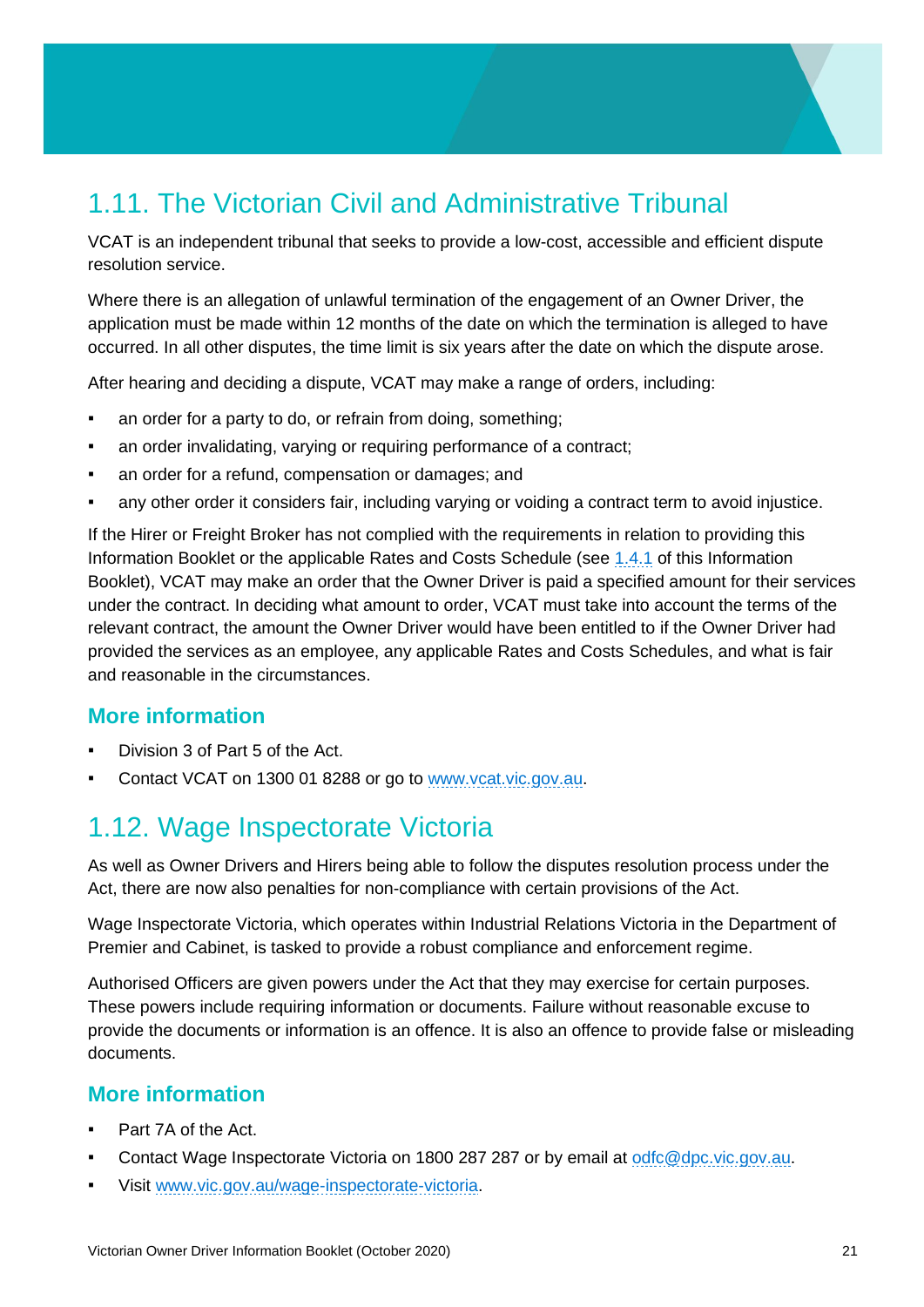# <span id="page-21-0"></span>1.13. Further assistance

For further assistance contact:

- Wage Inspectorate Victoria on 1800 287 287 or by email at [odfc@dpc.vic.gov.au.](mailto:odfc@dpc.vic.gov.au) You can also visit [www.vic.gov.au/wage-inspectorate-victoria.](https://www.vic.gov.au/wage-inspectorate-victoria)
- **The VSBC on 13 8722 or go to www.ysbc.vic.gov.au.**
- Your industry association, union or lawyer.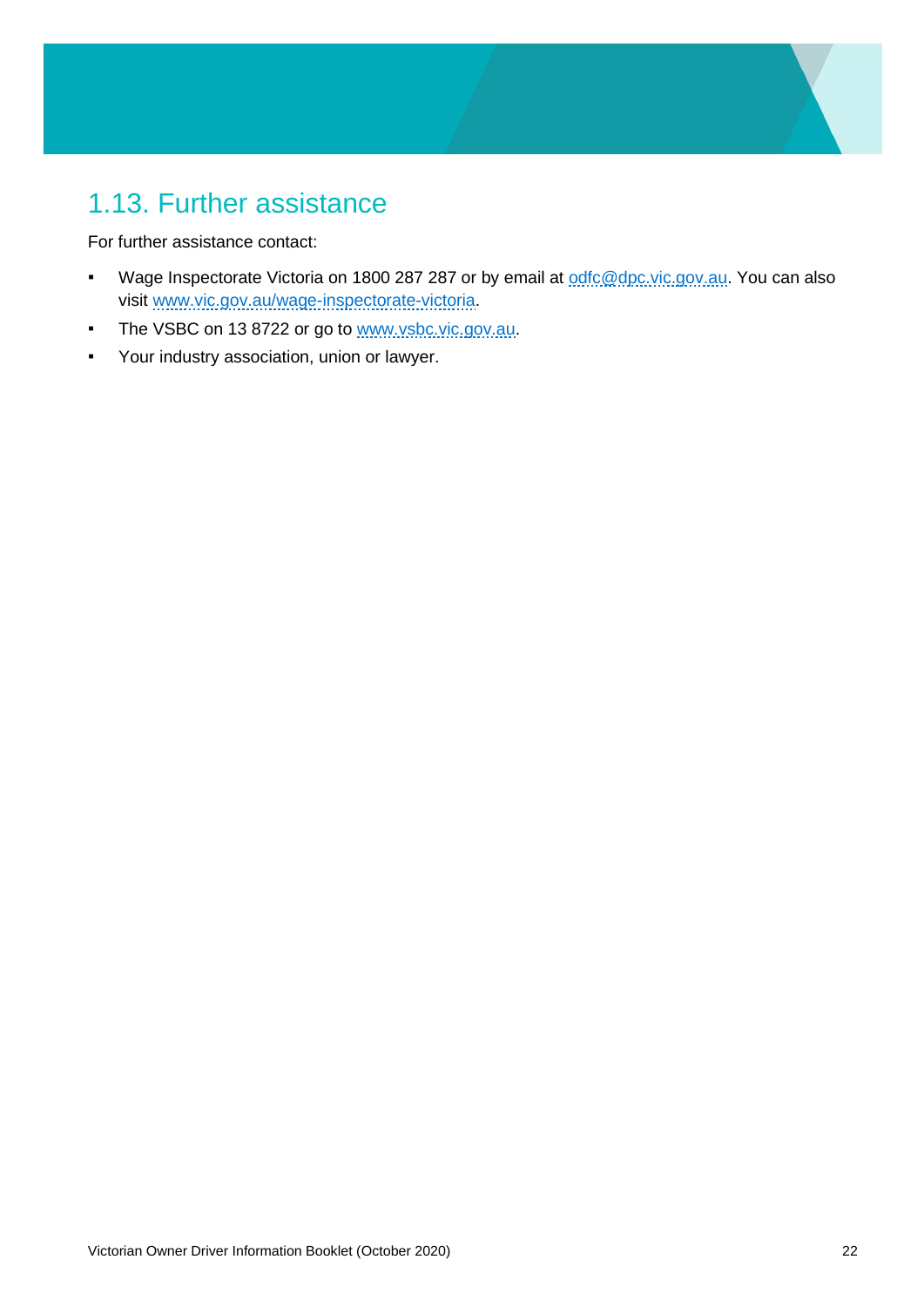# <span id="page-22-0"></span>Part 2. Business basics and support for Owner Drivers

The most important aspect of being an Owner Driver is to know the business and understand your own capabilities and resources.

Before becoming an Owner Driver, you should carefully consider your financial and personal situation, lifestyle and family commitments, and obtain independent advice from your industry association or your lawyer, accountant or other business adviser. You should also assess your overall investment in a business to ensure that it is sufficiently profitable to at least cover the capital repayments after tax and provide you with a fair income.

This section of the Information Booklet provides some useful information to assist Owner Drivers to set up and run a business. Information is provided on a range of topics including business and financial planning, taxation, record keeping, insurance, engaging substitute drivers and what to do if financial problems are experienced. There is also information about business advice services, from whom you can seek advice if you need further information.

# <span id="page-22-1"></span>2.1. Business planning and risk

A business plan is a record of how you will run your business and how you intend to identify and manage opportunities and challenges. A written business plan provides a roadmap that can help improve and even expand your business, and can also help you secure finance.

A business plan should include the following:

- **an overview and vision of your business:**
- an analysis of your market, including present and future sources of work;
- what business structure to use:
- **•** how your business will be managed;
- an estimate of establishment and running costs including financing your vehicle;
- possible changes to things such as fuel costs and interest rates;
- expected cash flow;
- your projected profit and loss;
- **•** a balance sheet (which brings together the results from your profit and loss and cash flow statements);
- your margin, mark-up and break-even point;
- expected return on investment;
- a risk management plan; and
- **an action plan to implement your identified goals.**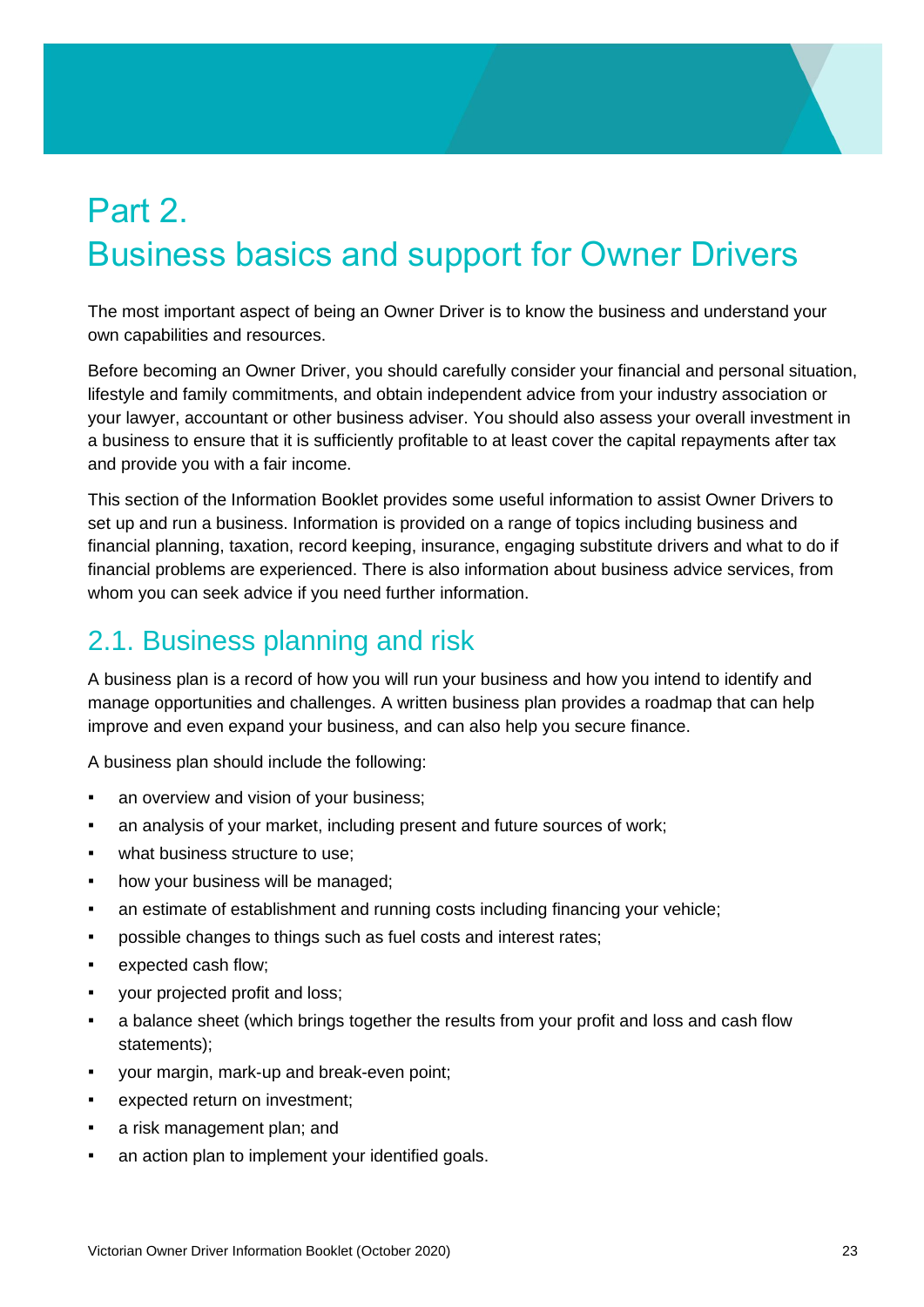Having a risk management plan will help you if you subsequently run into problems (for example, what will happen to your business if you have an accident and cannot work). When writing your risk management plan, you should be able to answer the following questions:

- What risks am I facing?
- What level of financial risk should I accept?
- What is the likelihood of each risk?
- What will I do if things do not go according to plan?
- What consequences could be caused by each risk?
- What can I do to minimise the risks to my business?

## **Your vehicle**

Choosing the right vehicle is vital, as it can mean the difference between making a profit or loss. Make sure your vehicle is suited to the type of work you plan to carry out, as restrictions apply to some vehicles. For example, if you transport dangerous goods, special vehicles and equipment are required. There are also restrictions on the use of some vehicles such as B-doubles, which have a greater mass limit and can move more goods, but are only allowed to operate on specific routes.

#### **More information**

Go to the Business Victoria website [www.business.vic.gov.au](http://www.business.vic.gov.au/) for guidance on how to prepare a business plan.

## <span id="page-23-0"></span>2.2. Business structures

There are a number of ways of operating a business. The structure you choose will affect your tax liability, how your business can be sold, and whether your personal assets are protected. To pay your business taxes, claim deductions for business expenses, open accounts and trade legally, you need to choose the right business structure for you.

#### **More information**

- Go to the ASIC website [www.asic.gov.au](file://///internal.vic.gov.au/DPC/HomeDirs1/viche8a/Desktop/www.asic.gov.au) for detailed information about the establishment of company structures and business name registration.
- Go to the Business Victoria website [www.business.vic.gov.au](file://///internal.vic.gov.au/DPC/HomeDirs1/viche8a/Desktop/www.business.vic.gov.au) for an overview of different business structures.

# <span id="page-23-1"></span>2.3. Buying into an existing business or a franchise

## **2.3.1. Goodwill or entry payments**

'Goodwill' means a payment that is over and above the market price of a vehicle that you are buying from another person. It is a payment for the value of the business and is usually paid in the expectation that the truck will be sold as 'in work', under an existing contract.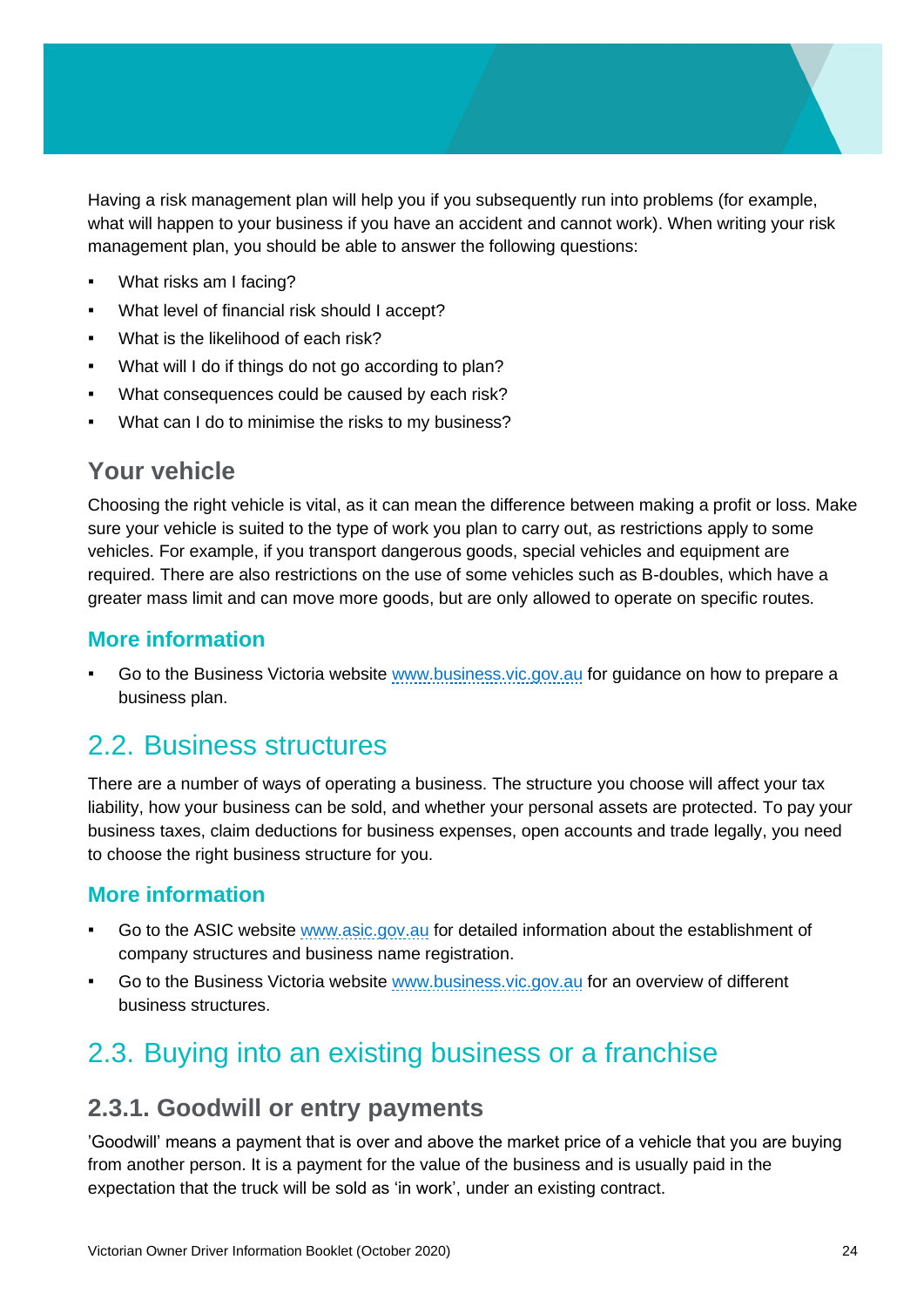Goodwill or entry payments are discouraged by the VTA and the TWU. Goodwill payments create a higher entry price into an industry, meaning margins are tighter and it is harder to make a profit. They have also been the cause of unfairness and disputes. For example:

- New drivers paying goodwill for a vehicle that is under an existing contract, in the expectation they will get the work, but then not being taken on by the Hirer and losing the money they paid as goodwill.
- Drivers paying a goodwill payment to get into the work, but then not being able to recover that payment when they decide to leave the business later on.

## **2.3.2. Franchise fees**

Paying for the rights to run a business with an established name, marketing and operating procedures offers a new business owner guidance and assistance. However, it also means you need to follow the franchisor's system of running and marketing the business, which may not suit everyone.

Franchise fees are sometimes requested as a condition for the right to operate as a courier or driver in a geographical area for a business.

#### **More information**

Go to the Business Victoria website [www.business.vic.gov.au](file://///internal.vic.gov.au/DPC/HomeDirs1/viche8a/Desktop/www.business.vic.gov.au%20) for factors to consider before buying a franchise.

# <span id="page-24-0"></span>2.4. Customer service

The transport industry has become more efficient and professional, with customers expecting a higher level of service. It is therefore important that Hirers and Owner Drivers understand and agree on how customer service standards are to be met as disputes may arise where a party considers that there is a breakdown of customer service standards.

# <span id="page-24-1"></span>2.5. Negotiating a contract

When starting with a Hirer, you need to carefully consider the arrangements for work and income you will receive. Carefully read any contract you are offered, and ask questions if you are not sure of anything. Refer to **Part 1** for more information about contracts and joint negotiations.

When negotiating contract terms with a new or existing Hirer, plan your approach in advance. Before you discuss a new job with a potential Hirer, write yourself a list of questions you want to ask before you sign such as:

#### *Rates and payment*

- How are they calculated?
- Does the company pay a fuel levy to cover any rises and falls fuel costs? How often is it varied and is 100 per cent of the fuel increase or decrease passed on?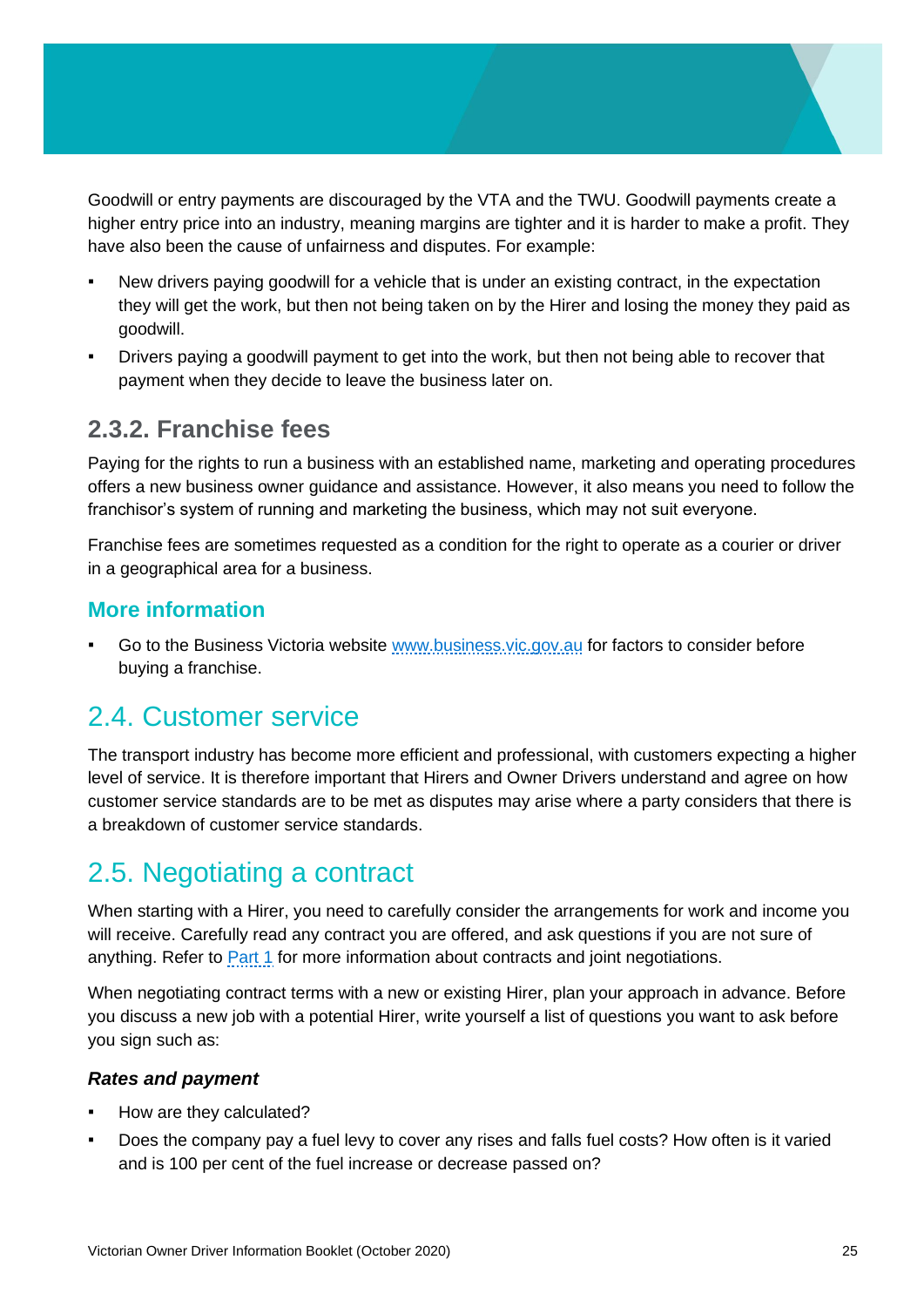- When are your invoices paid? (Note hirers' obligations in relation to payment of invoices see 24A of the Act).
- Is there a guaranteed number of hours or guaranteed earnings? Will you be guaranteed enough work to cover your outgoing expenses? (Note that the agreed minimum must be reflected in your written contract – see section 20 of the Act and  $1.5.3$  of this Information Booklet).
- What do other Owner Drivers with the same Hirer typically earn each week and year?
- Who raises the invoice? For example, does the Hirer work on a reverse billing arrangement and how will you reconcile the account?
- What are the paperwork and documentation requirements to support the payments?
- What information and communications equipment or technology do you need to perform the work, and who provides, maintains and pays for it?
- Are there any deductions from the payments for goods or services (for example, insurance, administration charges)? How much?
- **•** From what times do the task and related payments start and finish?
- Do you get paid for training?

#### *Hours of work*

- What are the usual hours of work?
- Are you required to work on weekends, nights or public holidays?
- Can you refuse an offer of work if it doesn't suit you?
- Where do you park your vehicle? Is parking provided by the Hirer or customer? If not, how are overnight/stick-up loads kept secure?

#### *Security and contract terms*

- Are there are any close-down periods?
- Do you need to have the Hirer's or customer's livery on your vehicle, and who provides, maintains and pays for this?
- Are there quiet periods during the year? What factors cause work to drop off or increase?
- Are you permitted to work for another business?
- What are the arrangements if you are ill or need a break?
- Can you use a replacement driver?
- Is the business's work and client base secure?
- What are the contract arrangements? (Note that section 20 of the Act requires ongoing contracts of no fixed duration or for a period of at least 30 days to be in writing).

#### *Safety*

- Is the company accredited under the National Heavy Vehicle Accreditation Scheme (or another relevant scheme)?
- What is the company's safety record and approach to chain of responsibility requirements?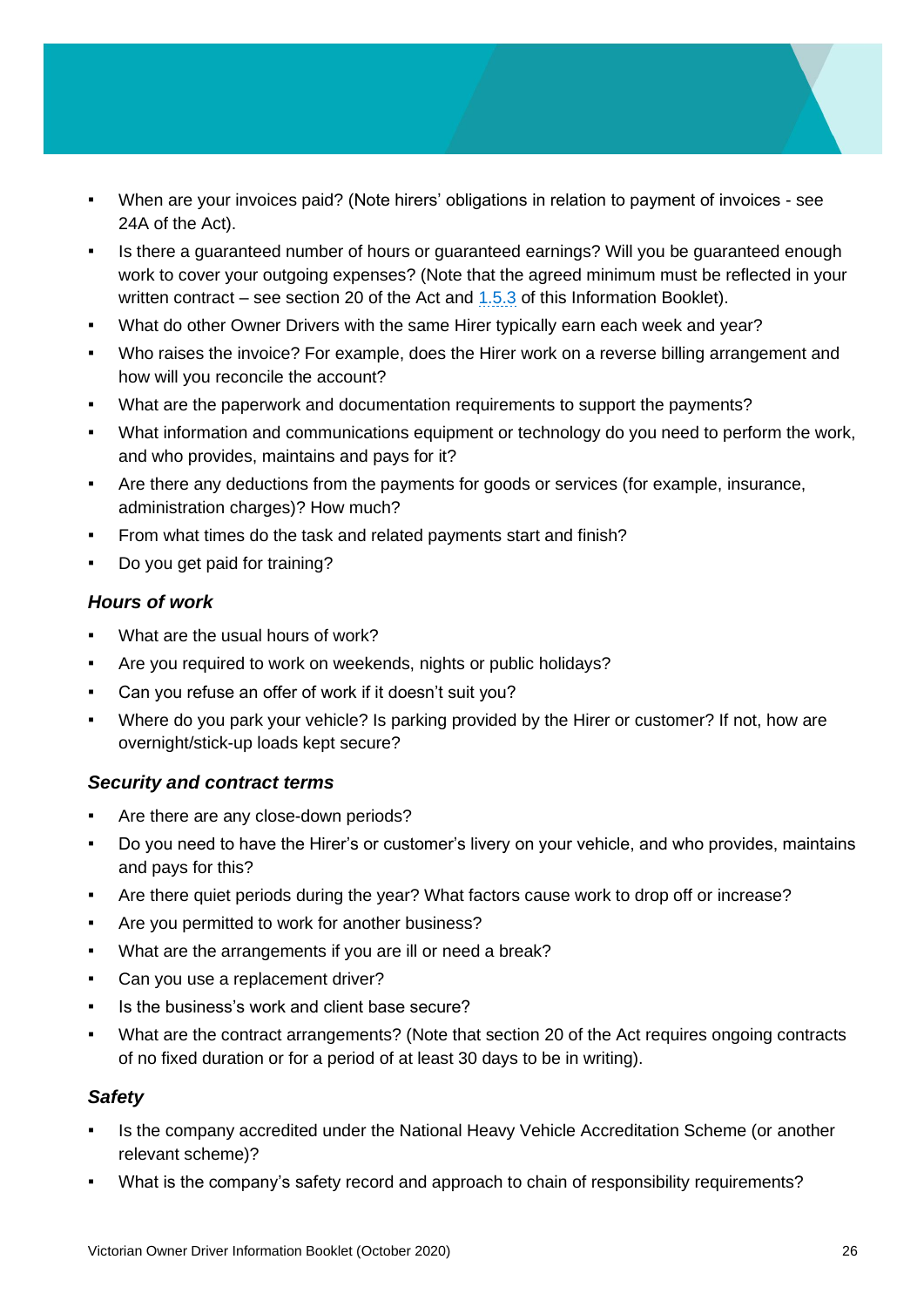Do you have to attend or pass any customer-related inductions or training to perform the work?

# <span id="page-26-0"></span>2.6. Financial planning

It is important to have an independent view of your business situation. Securing the assistance of a qualified and reliable accountant or other financial adviser can be of great benefit to you and your business.

# <span id="page-26-1"></span>2.7. Understanding your business costs

You will need to have a good understanding of how much it costs to run your vehicle and your business. It is important to have a well-prepared budget to understand your business costs, for the following reasons:

- It will assist you to manage your finances and cash flow, and provide an easy way of setting goals and working out budgets and forecasts.
- You can make decisions on what rates of pay are reasonable this will help you negotiate with your Hirer and compare the benefits of different jobs.
- Whether you are paid by the load, the hour or the kilometre, you need to know your costs and be able to convert them from a per-hour to a per-kilometre or per-load figure and vice versa.
- Information about your costs is essential when borrowing money to update your vehicle or expand your business. When planning to change vehicles, you need to know how your costs will change and make sure that you can make a reasonable profit.

# <span id="page-26-2"></span>2.8. Preparing financial statements

Financial statements should be prepared regularly and provide key information to help you improve your business.

Financial statements should include the following:

- **Establishment costs** − this is a detailed list of the expenses incurred to set up a business until it becomes established and starts to make a profit. Establishment costs are 'one-off' costs that are not repeated.
- **Profit and loss statement** − this is a summary of income and expenses for your business over a period of time. It is prepared at regular intervals, usually monthly and at the end of the financial year. New businesses should calculate their profit and loss statement on a monthly basis and include the establishment costs. It is important not to overestimate your revenue and not to underestimate your establishment costs and ongoing expenses.
- Cash flow statement a cash flow statement is an important part of the business plan. Regardless of normal business ups and downs, it is critical that you do not run out of cash. The cash flow statement is a record of when all income is received and when all payments are made by the business for ongoing essentials, such as taxation payments.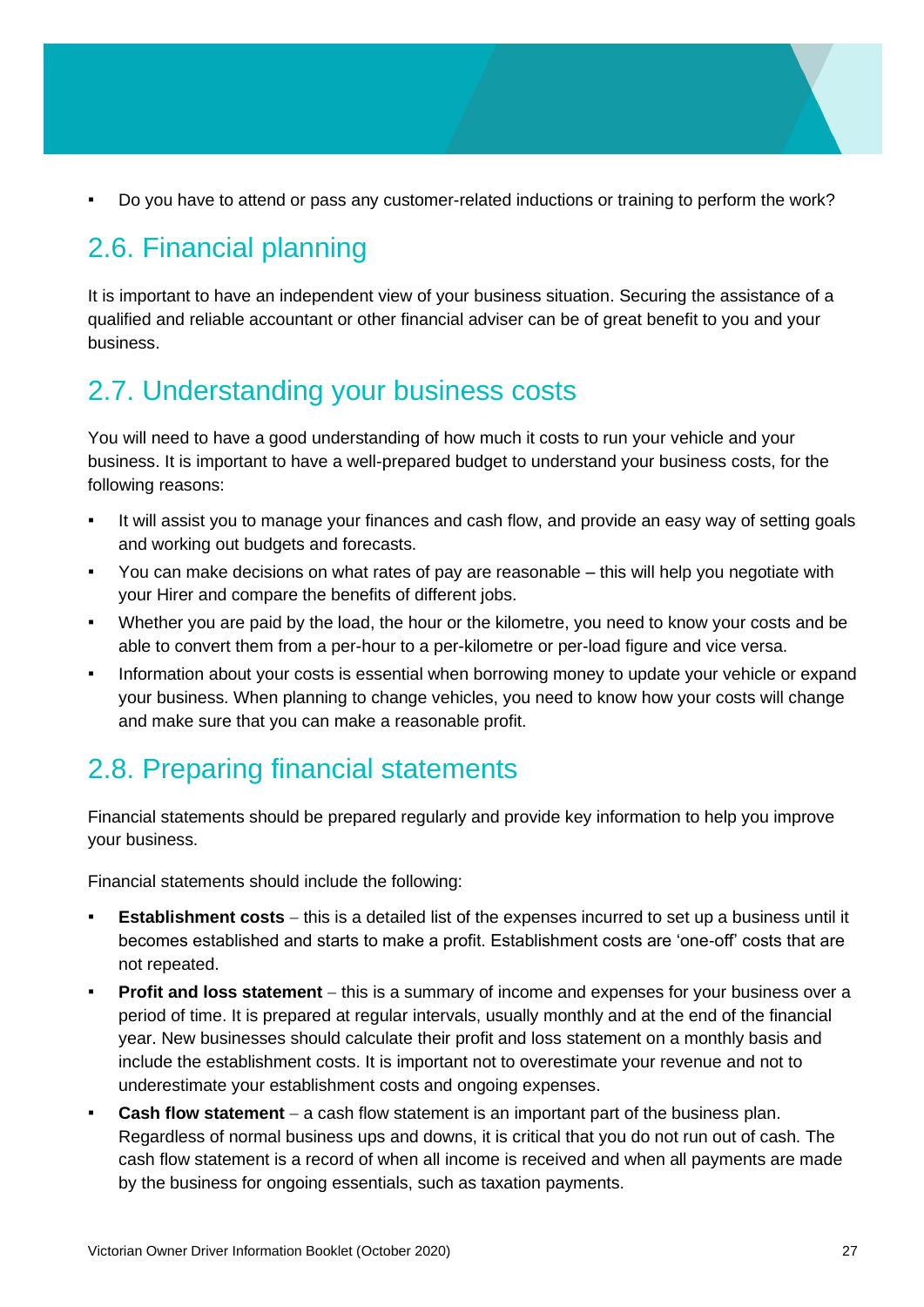**Balance sheet** – the balance sheet is a general snapshot of the financial health of a business on a given day. You would normally complete a balance sheet at the end of a month or financial year.

# <span id="page-27-0"></span>2.9. Reducing your overhead costs

A number of websites and apps provide information on where to find the cheapest fuel each day. Plan ahead on where and when you are going to fill up and you could make savings in the long run.

You may also want to consider a group buying scheme for major purchases. By coordinating with other Owner Drivers or with your Hirer, you might be able to get significant group discounts on the purchase of new vehicles or equipment, maintenance and servicing, tyres, oil and other costs.

#### **More information**

Go to the RACV website www.racy.com.au to find the cheapest fuel prices in your area.

## <span id="page-27-1"></span>2.10. Your terms for payment

The terms for payment of your invoices are critical, especially if you are carrying your fuel costs on an overdraft or on credit.

Under the Act, Hirers are required to pay you within 30 days after receiving an invoice unless there is a dispute about the amount payable or you have agreed to a different payment period and that period is not unfair to you or the Hirer (see  $1.6.1$  of this Information Booklet).

The Code also notes that, unless a hirer and an owner driver agree to a different payment period that is not unfair to one of the parties, payment terms of more than 30 days may be considered to be unjust (see [1.5.2](#page-14-1) of this Information Booklet).

If you believe that you should have been paid within 30 days after receiving an invoice but have not been, or that your payment terms are unfair, you can notify a dispute to the VSBC (see [1.9](#page-18-0) of this Information Booklet).

Owner Drivers working in the building and construction industry may also have rights to progress payments and to make claims against principals for unpaid work under the *Building and Construction Industry Security of Payment Act 2002 (Vic)*.

If you are not paid or are short-paid, first speak with your Hirer and seek a commitment to the payment. Tell your Hirer up front that you require payment in accordance with your contract terms. Keep a diary note about who you spoke to, what they undertook to do and by when.

If your Hirer continues not to pay you, you may wish to reconsider whether you continue to provide services as the Hirer may be heading towards insolvency and you may never get paid or not for a very long time. If you find yourself in this situation seek urgent advice from your industry association, lawyer, accountant or other business adviser.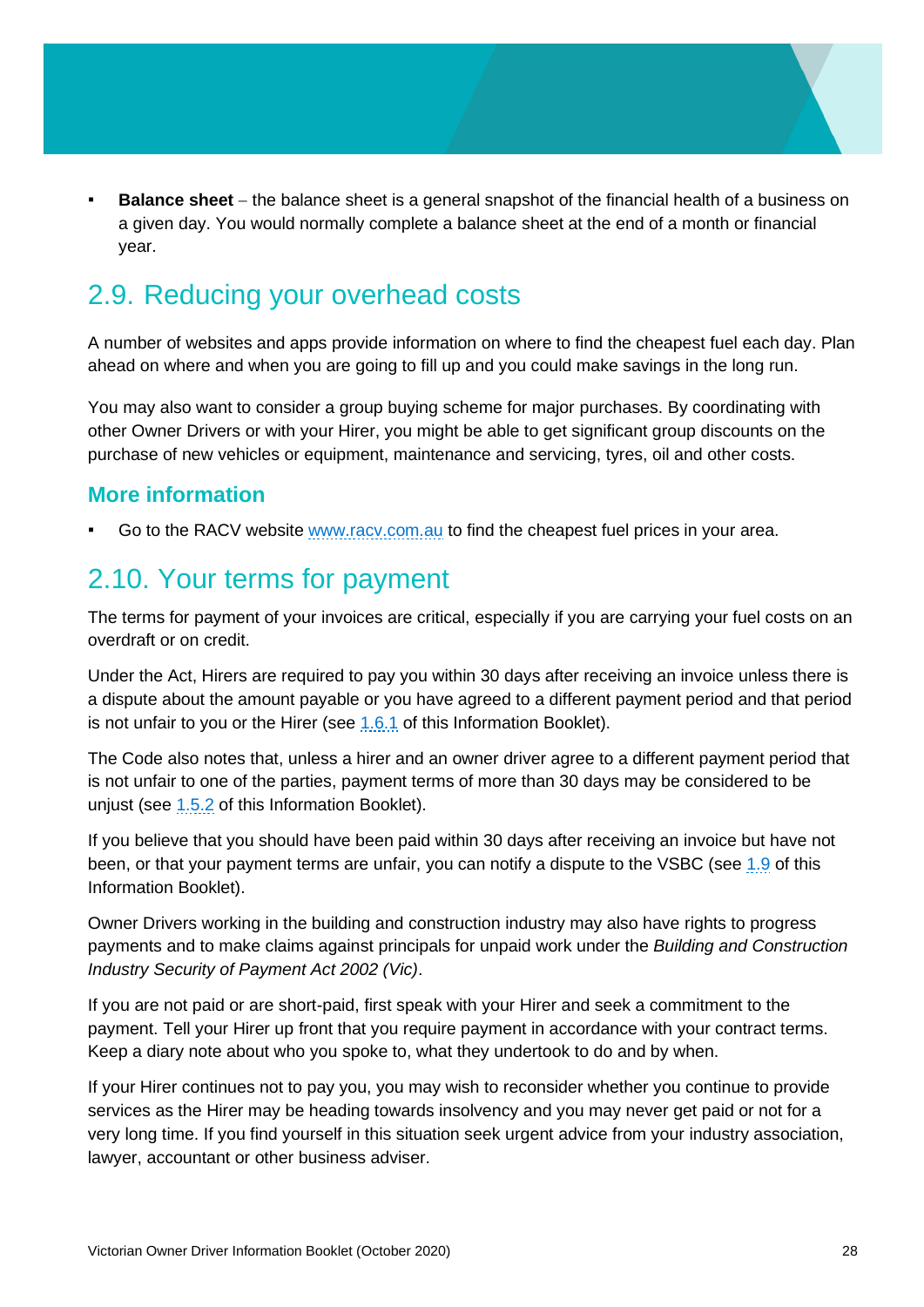# <span id="page-28-0"></span>2.11. Insurance

An insurance policy that is appropriate to your business needs can protect you against a range of risks or events, such as theft of equipment. Adequate insurance is essential for all businesses, as it reduces the risk of an accident or illness resulting in you losing your business.

WorkSafe insurance is a compulsory insurance for Victorian employers that is funded by their contributions. It provides employers with insurance cover for the cost of benefits, if their workers are injured or become ill because of their work. It does not cover conditions that are not work-related (such as sporting injuries or general ill health). Obligations in relation to WorkSafe insurance will vary depending on the individual circumstances of your business.

## **More information**

- Contact WorkSafe on 1800 136 089 or go to [www.worksafe.vic.gov.au.](file://///internal.vic.gov.au/DPC/HomeDirs1/viche8a/Desktop/www.worksafe.vic.gov.au)
- Go to the Business Victoria website at [www.business.vic.gov.au](file://///internal.vic.gov.au/DPC/HomeDirs1/viche8a/Desktop/www.business.vic.gov.au) for information on different types of insurance for small businesses.

## <span id="page-28-1"></span>2.12. Taxation

A range of taxes may apply to your business operations, depending on the business' size and location. Understanding taxes and the deductions and exemptions you may be able to claim can save you money. You do not want to pay too much tax and you do not want to be penalised for paying it late.

## **More information**

- Contact the ATO on 13 28 66 or go to [www.ato.gov.au.](file://///internal.vic.gov.au/DPC/HomeDirs1/viche8a/Desktop/www.ato.gov.au)
- Go to the Business Victoria website at [www.business.vic.gov.au.](file://///internal.vic.gov.au/DPC/HomeDirs1/viche8a/Desktop/www.business.vic.gov.au)

# <span id="page-28-2"></span>2.13. Financial problems

Help is available if you get into financial difficulty. Banks, the ATO and other creditors may be able offer assistance. Don't just ignore creditors and your situation.

If you cannot pay your debts, ask your accountant or financial adviser for advice straight away. Your adviser can help you prepare a written business survival plan to give to your bank and to negotiate alternative payment arrangements with creditors. There are accountants who specialise in turning around struggling businesses. If the business cannot be saved, they may be able to advise on the various forms of insolvency administration.

# <span id="page-28-3"></span>2.14. Record keeping

It is essential to keep proper business records to satisfy a range of legal requirements, such as for taxation purposes. Retaining appropriate records can also show the Hirer that you have met your contractual requirements.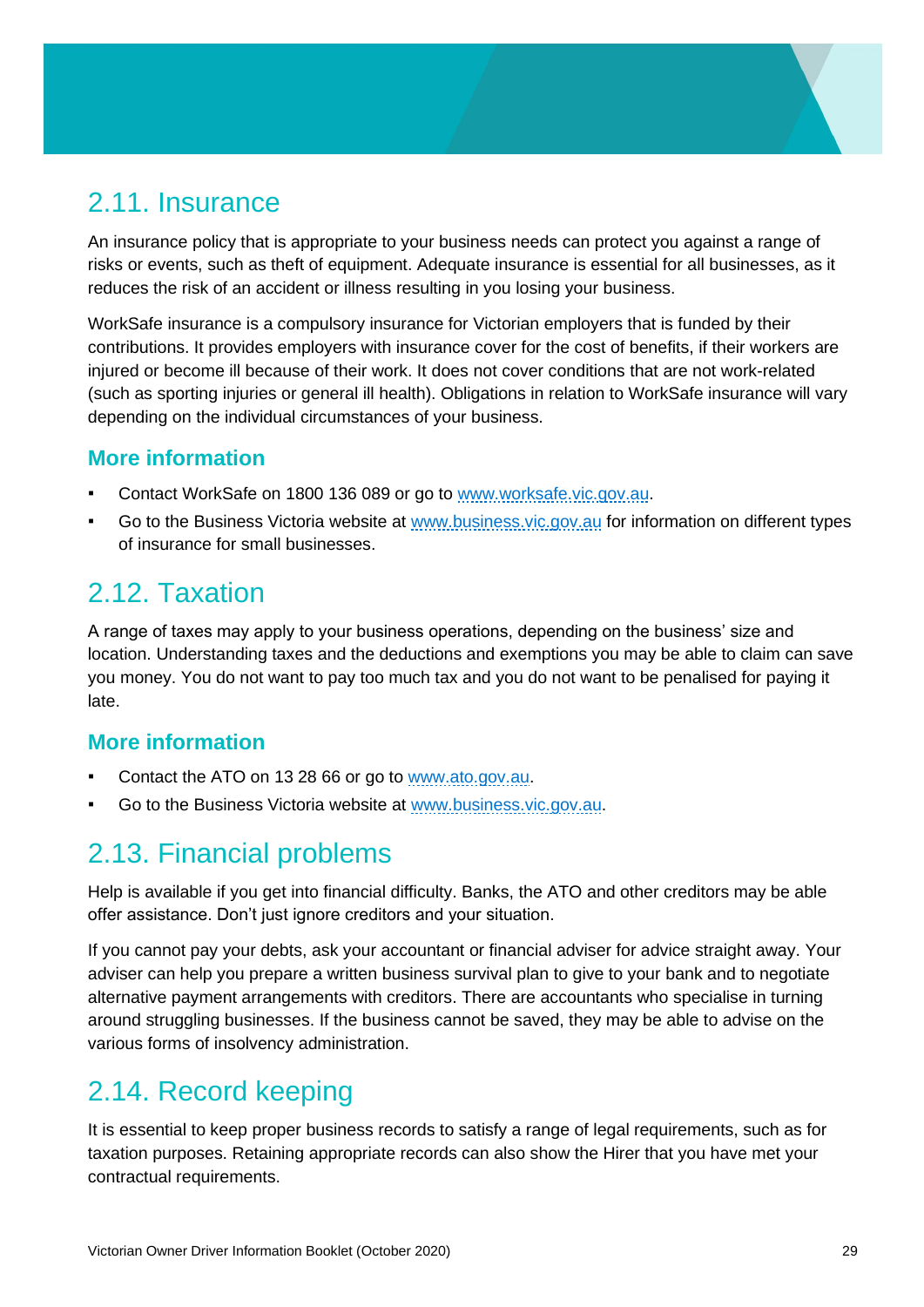## **More information**

- Contact the ATO on 13 28 66 or go to [www.ato.gov.au.](file://///internal.vic.gov.au/DPC/HomeDirs1/viche8a/Desktop/www.ato.gov.au)
- Go to the Business Victoria website at [www.business.vic.gov.au](http://www.business.vic.gov.au/) for information on record keeping for small businesses.

# <span id="page-29-0"></span>2.15. Engaging substitute drivers

There may be circumstances when you may need to hire a substitute driver to, for example, run a second shift or if you are ill. It is recommended that you discuss the use of a substitute driver with your Hirer. If you need help finding a substitute driver, your Hirer or another Owner Driver may be able to recommend someone. Alternatively, a labour hire agency may be able to supply you with a driver (you must check that they can operate under the Victorian labour hire licensing scheme). A substitute driver could be engaged as an employee, as a contractor or as a labour hire worker through an agency.

It is important to note that if you engage a contractor who provides their own vehicle, you may now be a Hirer of an Owner Driver under the Act and Code, and be required to meet all of the obligations as a Hirer.

#### **More information**

- Clause 20 of the Code
- Go to the Business Victoria website at [www.business.vic.gov.au](file://///internal.vic.gov.au/DPC/HomeDirs1/viche8a/Desktop/www.business.vic.gov.au) for a guide to employing people.
- For information on your taxation obligations, contact the ATO on 13 28 66 or go to [www.ato.gov.au.](file://///internal.vic.gov.au/DPC/HomeDirs1/viche8a/Desktop/www.ato.gov.au)
- For information on WorkSafe obligations call 1800 136 089 or go to [www.worksafe.vic.gov.au.](file://///internal.vic.gov.au/DPC/HomeDirs1/viche8a/Desktop/www.worksafe.vic.gov.au)
- For information on workplace relations laws contact the Fair Work Ombudsman on 13 13 94 or go to [www.fairwork.gov.au.](file://///internal.vic.gov.au/DPC/HomeDirs1/viche8a/Desktop/www.fairwork.gov.au)
- For information on the Victorian labour hire licensing scheme, contact the Labour Hire Authority on 1300 545 200 or [www.labourhireauthority.vic.gov.au.](file://///internal.vic.gov.au/DPC/HomeDirs1/viche8a/Desktop/www.labourhireauthority.vic.gov.au)

# <span id="page-29-1"></span>2.16. Business advice

## **2.16.1. Industry associations and unions**

The TWU represents employees and Owner Drivers in the transport industry. The TWU provides services including representation in disputes and negotiations, assistance in health and safety matters, training, and referrals to other services.

The VTA represents employer organisations (owners of freight and logistic businesses) involved in the transport industry. The VTA provides information about a wide range of issues affecting the industry and seminars and training programs.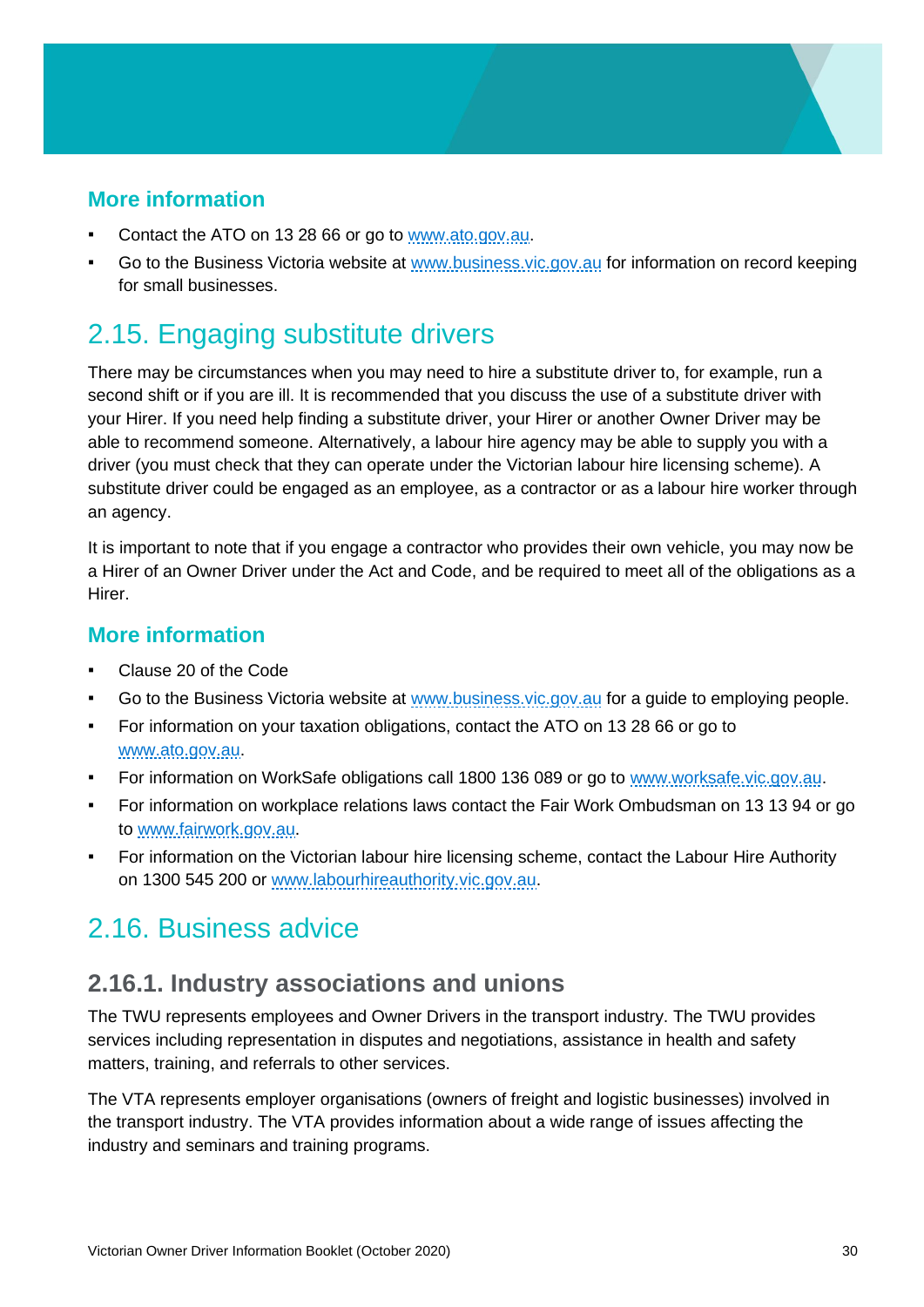Other industry associations listed below have expertise in sectors of the transport industry including concrete, quarrying, asphalt, manufacturing or livestock transport.

## **More information**

- Australian Asphalt Pavement Association at [www.aapa.asn.au](file://///internal.vic.gov.au/DPC/HomeDirs1/viche8a/Desktop/www.aapa.asn.au) or telephone 03 8416 4500.
- **EXECT** Australian Industry Group at [www.aigroup.com.au](file://///internal.vic.gov.au/DPC/HomeDirs1/viche8a/Desktop/www.aigroup.com.au) or telephone 1300 55 66 77.
- **EXECONSTRET Construction Material Processors Association at [www.cmpavic.asn.au](file://///internal.vic.gov.au/DPC/HomeDirs1/viche8a/Desktop/www.cmpavic.asn.au) or telephone** 1300 267 222.
- Transport Workers Union at [www.twu.asn.au](file://///internal.vic.gov.au/DPC/HomeDirs1/viche8a/Desktop/www.twu.asn.au) or telephone 1300 727 614.
- Victorian Chamber of Commerce and Industry at [www.victorianchamber.com.au](file://///internal.vic.gov.au/DPC/HomeDirs1/viche8a/Desktop/www.victorianchamber.com.au) or telephone 03 8662 5333.
- Victorian Transport Association at [www.vta.com.au](file://///internal.vic.gov.au/DPC/HomeDirs1/viche8a/Desktop/www.vta.com.au) or telephone 03 9646 8590.

## **2.16.2 Business Victoria**

Business Victoria provides a range of programs and services to help business owners make strategic decisions, improve their management skills and develop greater confidence in their business future.

The website [www.business.vic.gov.au](http://www.business.vic.gov.au/) is the key online link between business and government. The website provides information on a range of business matters, including setting up a business, employing and managing people and financial management.

The website also has details on grants, workshops and events to help make the most of running your own business. You can get in touch with a small business expert or book time with a mentor to help get your business in good shape.

#### **More information**

Contact Business Victoria at [www.business.vic.gov.au](file://///internal.vic.gov.au/DPC/HomeDirs1/viche8a/Desktop/www.business.vic.gov.au) or on 13 22 15

## **2.16.3 Australian Business Licence and Information Service (ABLIS)**

ABLIS helps you find the local, state and federal government licences, permits, approvals, regulations and codes of practice you need to know about to meet your legal responsibilities.

If you are starting, operating, growing, or closing a business, just answer a few questions about your business and ABLIS will generate personalised information:

- about required registrations, licences and permits;
- downloadable application forms and links to online registrations; and
- contact details for the authorities you will need to deal with.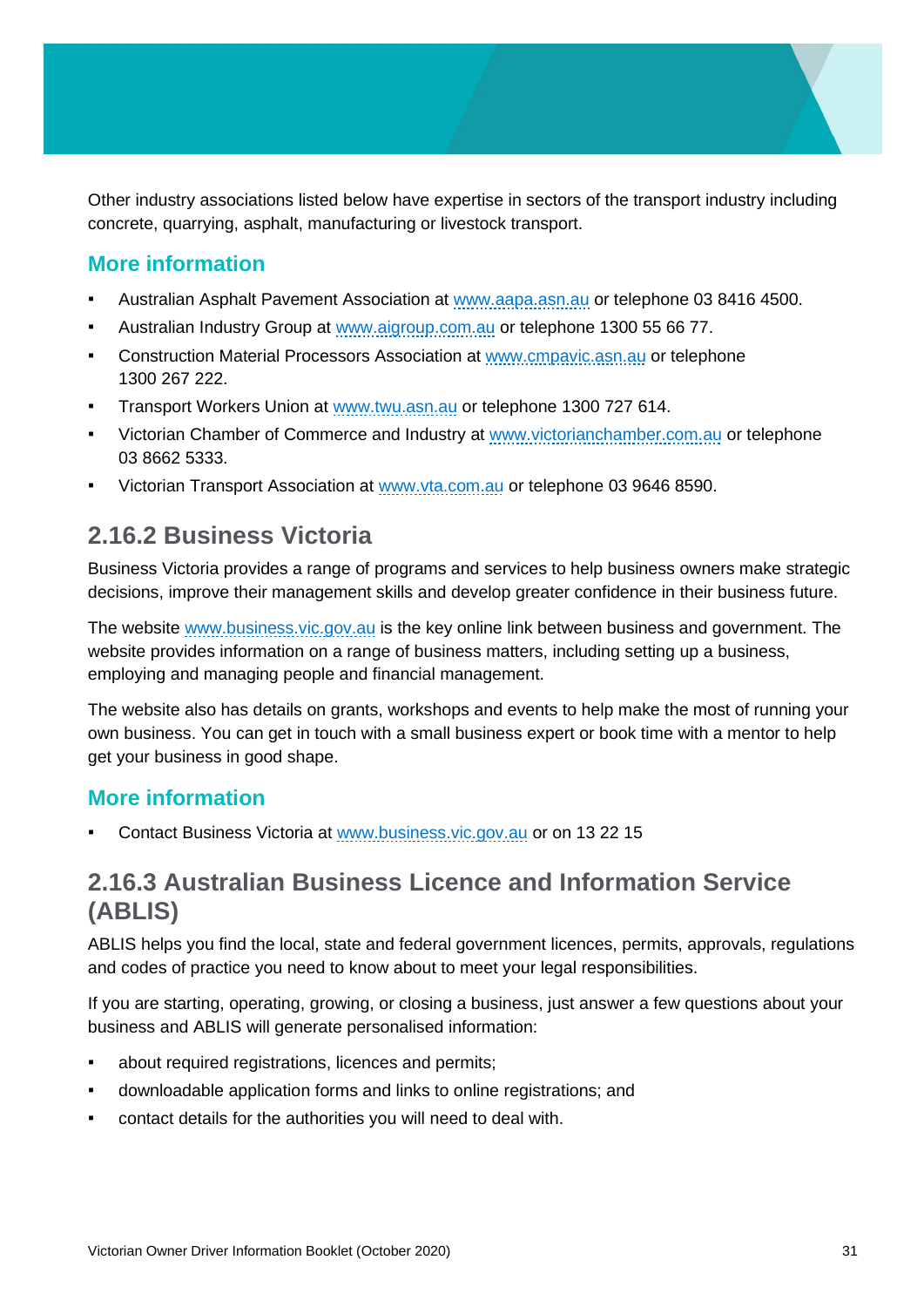## **More information**

Go to the ABLIS website at [www.ablis.business.gov.au](file://///internal.vic.gov.au/DPC/HomeDirs1/viche8a/Desktop/www.ablis.business.gov.au)

## **2.16.4 Accountants and bookkeepers**

It is important to have an independent view of your business situation. Securing the assistance of a qualified and reliable accountant or other financial adviser can be of great benefit to you and your business.

A bookkeeper could also assist you with keeping accounts and preparing your Business Activity Statement.

## **More information**

- **Chartered Accountants Australia and New Zealand at [www.charteredaccountantsanz.com](file://///internal.vic.gov.au/DPC/HomeDirs1/viche8a/Desktop/www.charteredaccountantsanz.com) or** telephone 1300 137 322.
- **Certified Practising Accountants Australia at [www.cpaaustralia.com.au](http://www.cpaaustralia.com.au/) or telephone** 1300 73 73 73.
- Institute of Public Accountants at [www.publicaccountants.org.au](file://///internal.vic.gov.au/DPC/HomeDirs1/viche8a/Desktop/www.publicaccountants.org.au) or telephone 03 8665 3100.
- The Institute of Certified Bookkeepers at [www.icb.org.au](file://///internal.vic.gov.au/DPC/HomeDirs1/viche8a/Desktop/www.icb.org.au) or telephone 1300 85 61 81.

## **2.16.5. Legal advisers**

There may be times when you need the services of a lawyer, for example, to negotiate a contract or to act for you in a dispute.

Your union or association may be able to refer you to a lawyer. The Law Institute of Victoria is the professional organisation for lawyers in Victoria. Their website provides information on a broad range of legal issues and guidance on choosing a lawyer.

## **More information**

The Law Institute of Victoria at [www.liv.asn.au](http://www.liv.asn.au/) or telephone 03 9607 9311.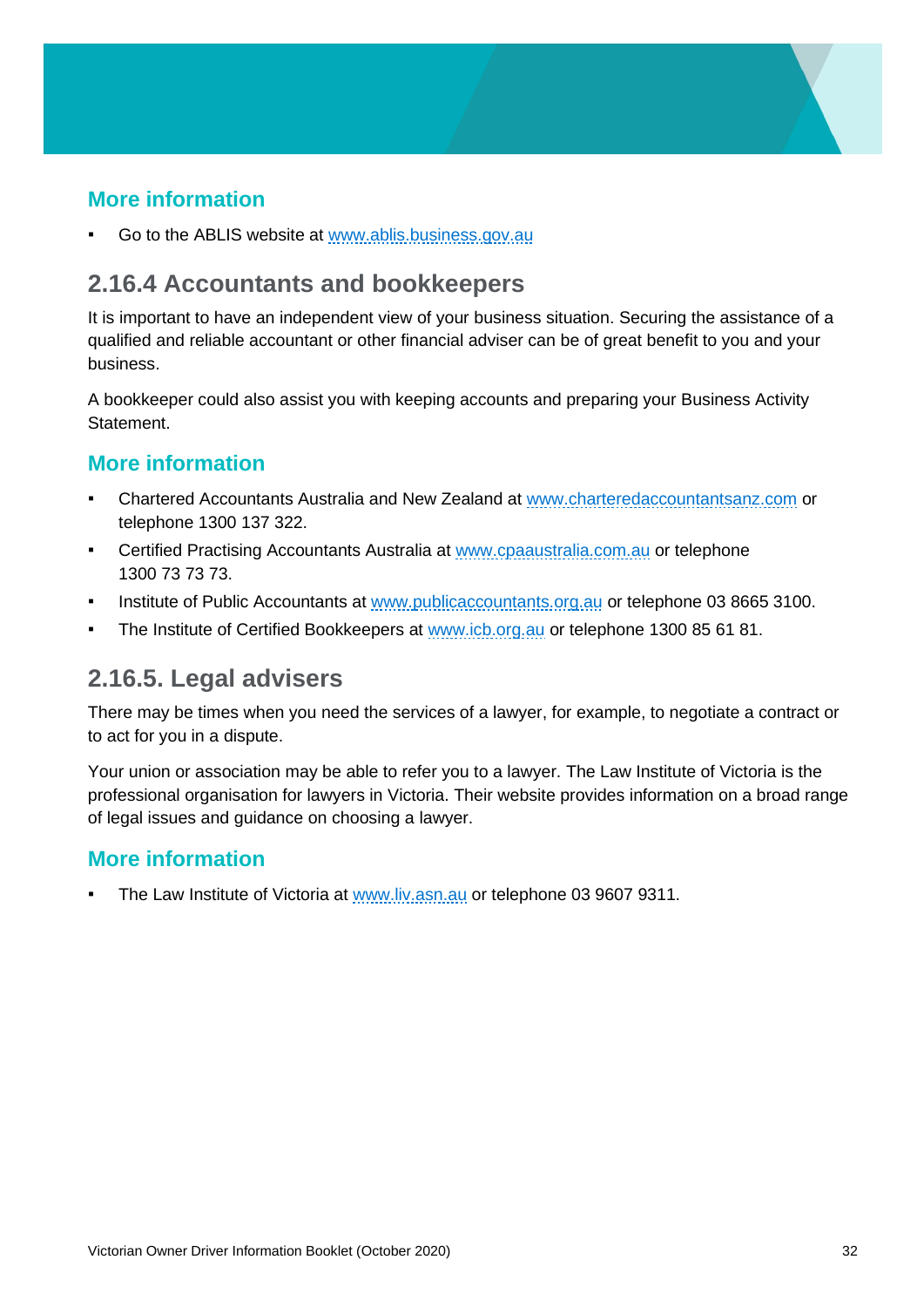# <span id="page-32-0"></span>Part 3. Safety regulation in the transport industry

Part 3 of this Information Booklet provides an overview of the key safety requirements in the Victorian transport industry.

# <span id="page-32-1"></span>3.1. Occupational health and safety laws

The OHS Act sets out the key principles, duties and rights in relation to occupational health and safety in Victoria.

The physical work of an Owner Driver may include loading, unloading, packing, assembling, sorting and using equipment. Hazardous manual handling can lead to injuries or disorders. You may be exposed to the risk of falling from vehicles, loading docks and other elevated areas when loading or unloading. Driver fatigue or 'drowsy driving' is also a significant safety hazard for the road transport industry (see [3.5](#page-34-0) of this Information Booklet).

If you become aware of a workplace safety issue, firstly discuss the matter with your Hirer to see if the safety problem can be resolved. If the issue remains unresolved, you could seek advice from WorkSafe, your industry association or your union.

Under section 61 of the Act, your Hirer cannot subject you to a detriment because you have drawn attention to a safety problem or you have reported an incident. Refer to [1.8](#page-17-0) of this Information Booklet for more details about your rights under the Act. You may also have rights under other State or Commonwealth laws.

## **More information**

Contact WorkSafe on 1800 136 089 or go to [www.worksafe.vic.gov.au.](file://///internal.vic.gov.au/DPC/HomeDirs1/viche8a/Desktop/www.worksafe.vic.gov.au)

# <span id="page-32-2"></span>3.2. Transporting dangerous goods and hazardous substances

Under the *Dangerous Goods (Transport by Road or Rail) Regulations 2018 (Vic)*, you need a Dangerous Goods Driver Licence as well as a Dangerous Goods Vehicle Licence if you are transporting:

- dangerous goods that are in a container with a capacity of more than 500 litres; or
- more than 500 kilograms of dangerous goods in a container.

Dangerous goods include substances that may be corrosive, flammable, spontaneously combustible, toxic, oxidizing or water-reactive.

You can apply for these licences online on the WorkSafe website [\(www.worksafe.gov.au\)](file://///internal.vic.gov.au/DPC/HomeDirs1/viche8a/Desktop/www.worksafe.gov.au).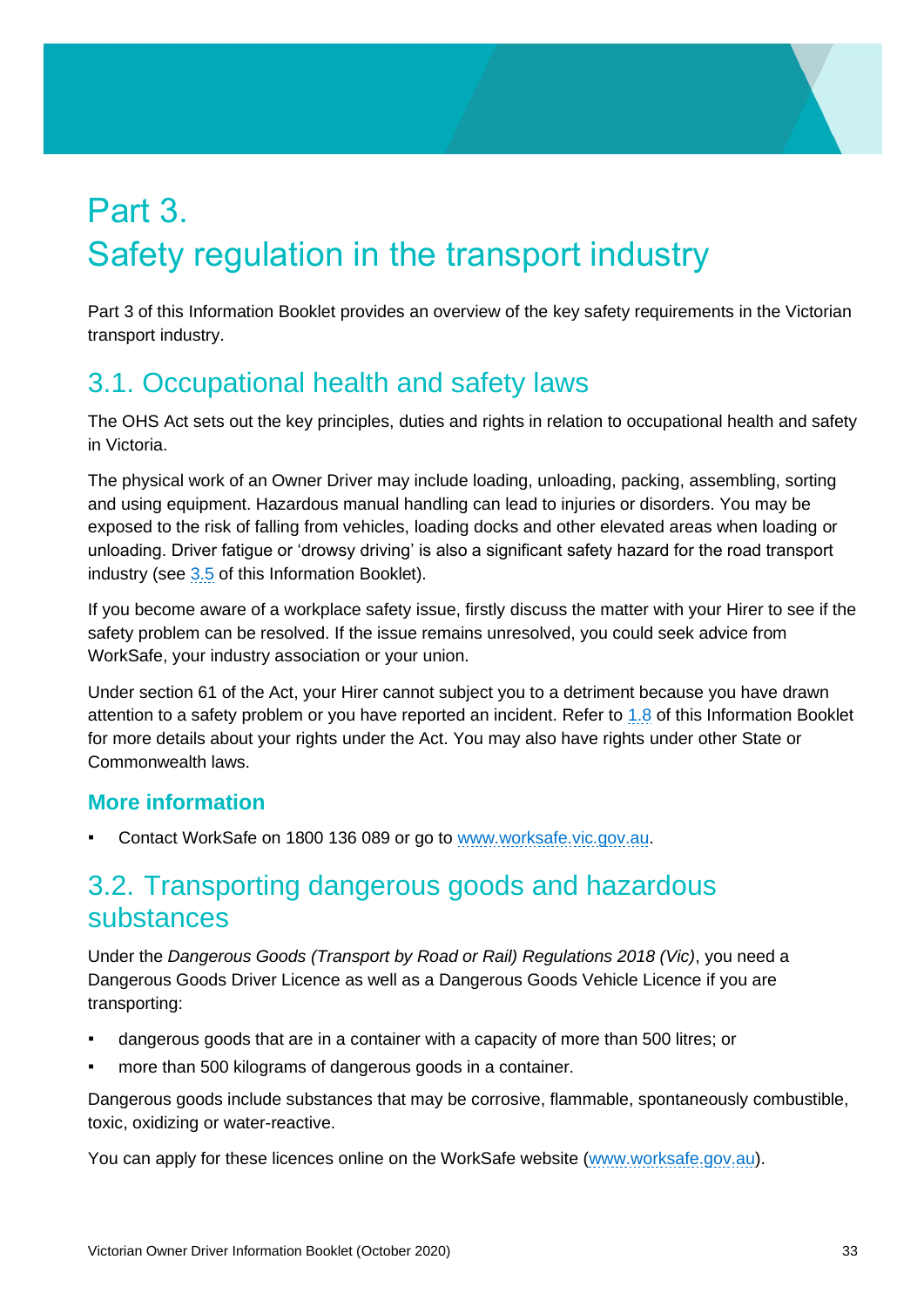Drivers are prohibited from transporting some classes of dangerous goods on certain routes. The WorkSafe website provides advice on prohibited routes and has links to publications which provide guidance on the transportation of dangerous goods.

The *Occupational Health and Safety Regulations 2007 (Vic)* also regulate hazardous substances (which are classified on the basis of their immediate and long-term health effects). Many substances may be both hazardous substances and dangerous goods, in which case both sets of laws apply.

#### **More information**

- Contact WorkSafe on 1800 136 089 or go to [www.worksafe.vic.gov.au.](file://///internal.vic.gov.au/DPC/HomeDirs1/viche8a/Desktop/www.worksafe.vic.gov.au)
- For more information about the licensing process, contact WorkSafe's Licensing Branch on 1300 852 562 or email [licensing@worksafe.vic.gov.au.](mailto:licensing@worksafe.vic.gov.au)

# <span id="page-33-0"></span>3.3. Heavy Vehicle National Law

Drivers of heavy vehicles must obey the same road rules as other drivers.

Vehicles over 4.5 tonnes GVM are also regulated by the HVN Law.

Under the Chain of Responsibility (CoR) rules, every party in the heavy vehicle supply chain may be liable for HVN Law breaches committed anywhere along the chain.

The NHV Regulator is responsible for heavy vehicle on-road compliance and enforcement services in Victoria.

## **More information**

- Contact VicRoads on 13 11 74 or 03 9854 2666 or go to [www.vicroads.vic.gov.au.](file://///internal.vic.gov.au/DPC/HomeDirs1/viche8a/Desktop/www.vicroads.vic.gov.au)
- Contact the NHV Regulator on 1300 696 or go to [www.nhvr.gov.au.](file://///internal.vic.gov.au/DPC/HomeDirs1/viche8a/Desktop/www.nhvr.gov.au)

# <span id="page-33-1"></span>3.4. The Victorian Bus and Truck Drivers' Handbook

The Victorian Bus and Truck Drivers' Handbook outlines the legal and road safety requirements for drivers of buses and trucks. It helps drivers understand heavy vehicle laws, know what is required by the industry to operate a truck or bus and explains how to gain a licence. The handbook also provides important compliance and enforcement information.

The handbook can be downloaded from the VicRoads website [\(www.vicroads.gov.au\)](file://///internal.vic.gov.au/DPC/HomeDirs1/viche8a/Desktop/www.vicroads.gov.au).

The latest version of this handbook is dated January 2015. VicRoads provides a separate link on its website for the most up to date list of accredited training and test providers for heavy vehicles.

#### **More information**

Contact VicRoads on 13 11 74 or go to [www.vicroads.vic.gov.au.](file://///internal.vic.gov.au/DPC/HomeDirs1/viche8a/Desktop/www.vicroads.vic.gov.au)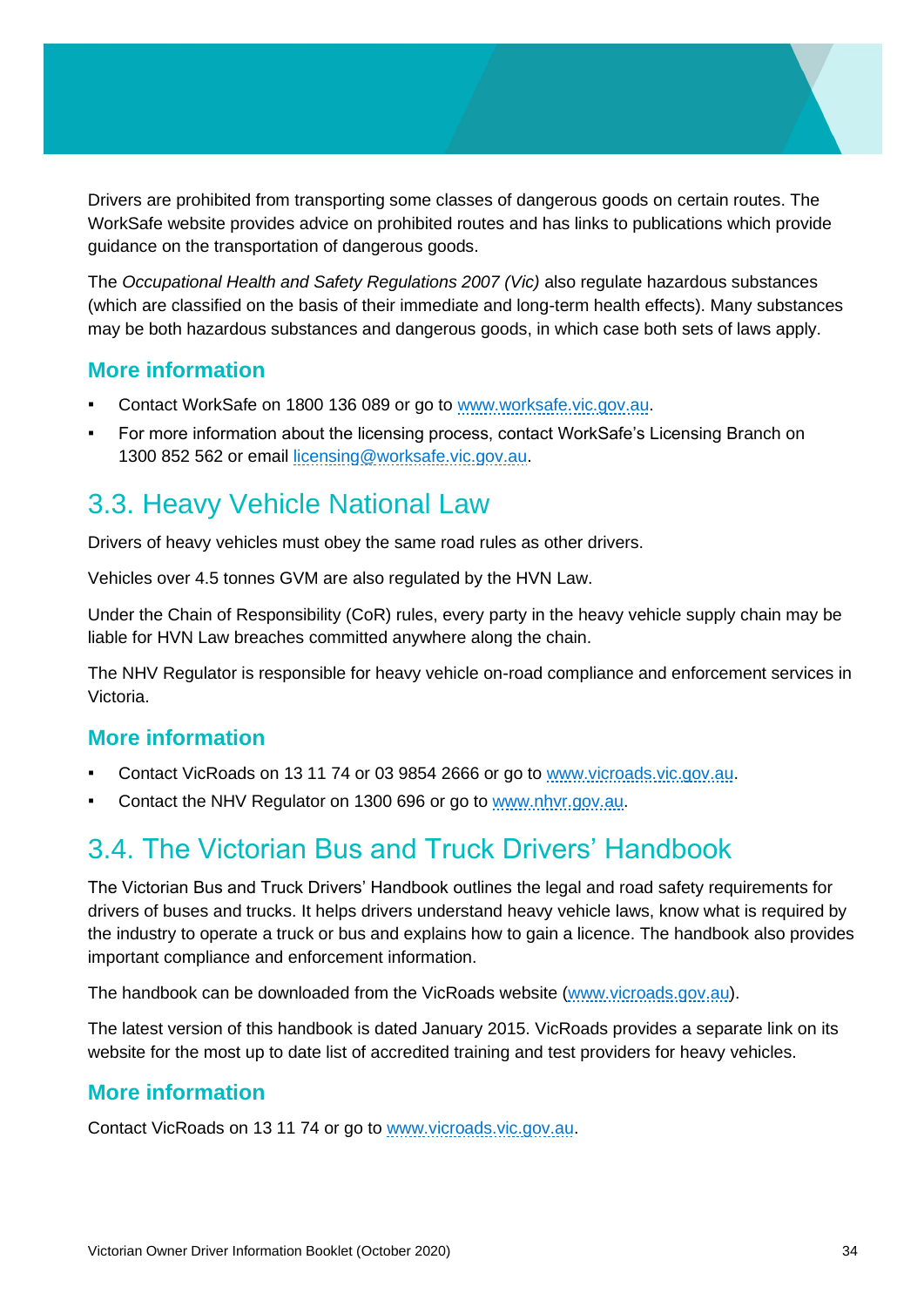# <span id="page-34-0"></span>3.5. Fatigue management

## **3.5.1. Understanding and managing fatigue**

Driver fatigue or 'drowsy driving' is a significant safety hazard for the road transport industry. The main causes of fatigue are too little sleep, driving at times when you would normally be asleep and working or being awake for very long hours. HVN Law to combat driver fatigue apply to fatigueregulated heavy vehicles.

Some of the signs of fatigue include:

- blurred vision:
- constant yawning;
- slow reactions:
- poor concentration;
- sore eyes;
- impatience; and
- not remembering the last few kilometres of the trip.

## **3.5.2. Tips for managing fatigue**

Develop and apply recognised methods of minimising fatigue on trips including:

- assess fatigue risks associated with your work;
- **make sure you have undergone training and are informed about fatigue;**
- **EXEDENT** maintain vehicles to ensure they meet roadworthy standards;
- minimise driving in low alertness periods (night and early afternoon);
- work within time limits designed to reduce fatigue; and
- understand the limitations of temporary measures such as coffee, short breaks and naps to deal with fatique.

Plan your workload by building in time to recover from fatigue, including:

- **•** plan trips to allow as much sleep at night as possible;
- build in time to adjust from a return from a break or from day to night driving;
- schedule trips to allow for adequate rest breaks; and
- schedule trips allowing for possible delays.

Manage disruptions to schedules by:

- rescheduling pick-up and delivery times;
- **•** finding a substitute driver when a long delay extends your working time;
- adjusting the schedule to get to a good place for rest or sleep;
- balancing extra working time with a longer break; and